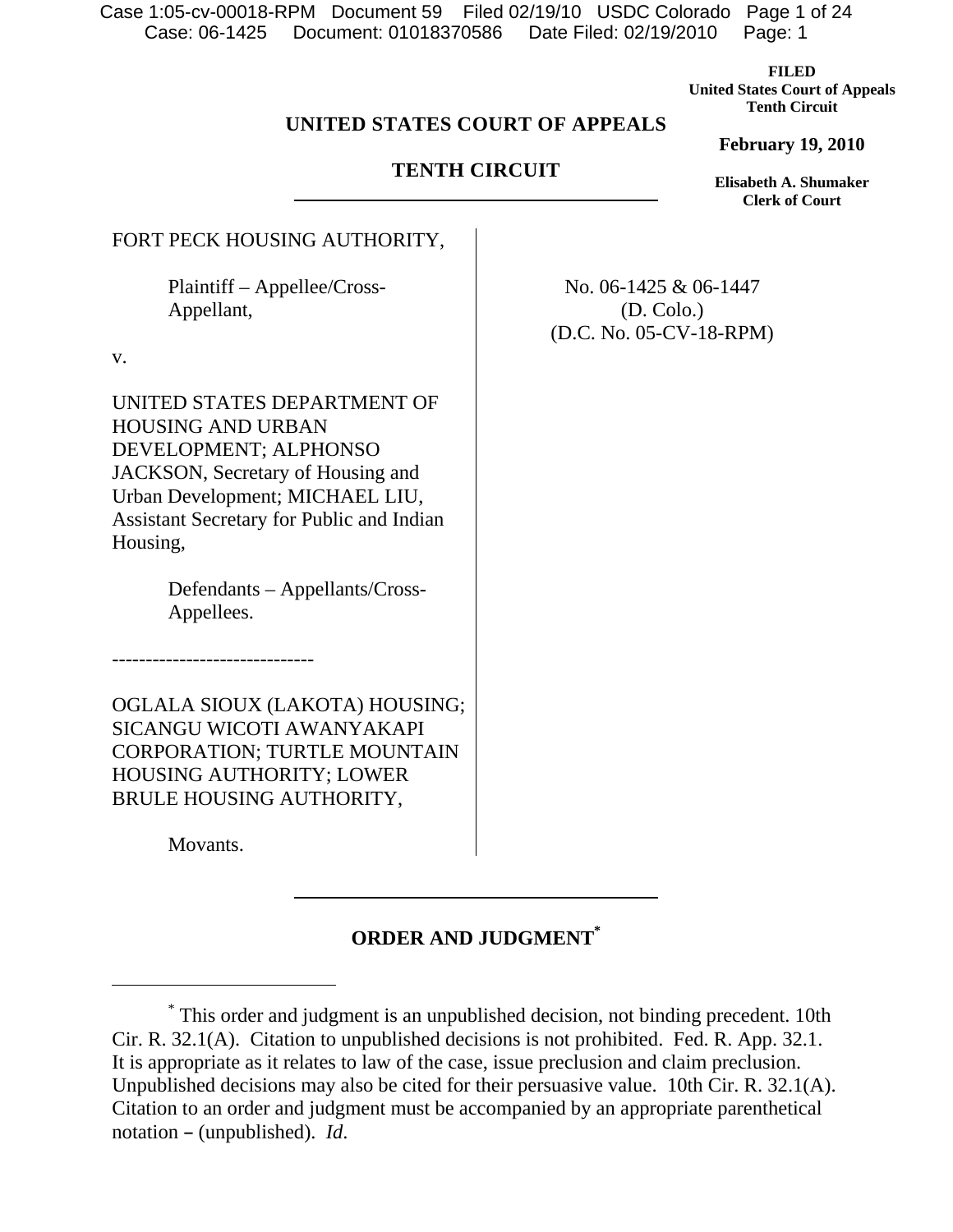## Before **LUCERO**, **ANDERSON**, and **O'BRIEN**, Circuit Judges.

This case involves the Native American Housing Assistance and Self-Determination Act of 1996 (NAHASDA), 25 U.S.C. §§ 4101-4243.<sup>1</sup> In that act Congress directed the Department of Housing and Urban Development (HUD) to enter into a collaborative process with interested Native American tribes and their designated housing entities (Tribal Housing Entities) to adopt regulations providing for an annual, equitable distribution of available funds for low-income housing assistance. A regulation promulgated in 1998 disqualified funding for housing units which were no longer owned or operated by a Tribal Housing Entity. 24 C.F.R. § 1000.318. In subsequent years HUD mistakenly overpaid Fort Peck Housing Authority (Fort Peck) for dwelling units it no longer owned or operated. After discovering its oversight HUD demanded a refund. Fort Peck partially repaid HUD, but then sued, alleging the "owned or operated" regulation was invalid. The district court agreed but determined Fort Peck was not entitled to a return of all monies it had already refunded. HUD appealed from the court's invalidation of its regulation and Fort Peck cross-appealed from the denial of return of its repayments. We reverse the invalidation of HUD's regulation, dismiss Fort Peck's cross-appeal, and remand.

 $\overline{a}$ 

<sup>&</sup>lt;sup>1</sup> Congress has since amended NAHASDA, including the statutory provisions at issue here. *See* Native American Housing Assistance and Self-Determination Reauthorization Act of 2008, Pub. L. No. 110-411, 122 Stat. 4319 (2008). This Order and Judgment only considers the 2002 version of NAHASDA.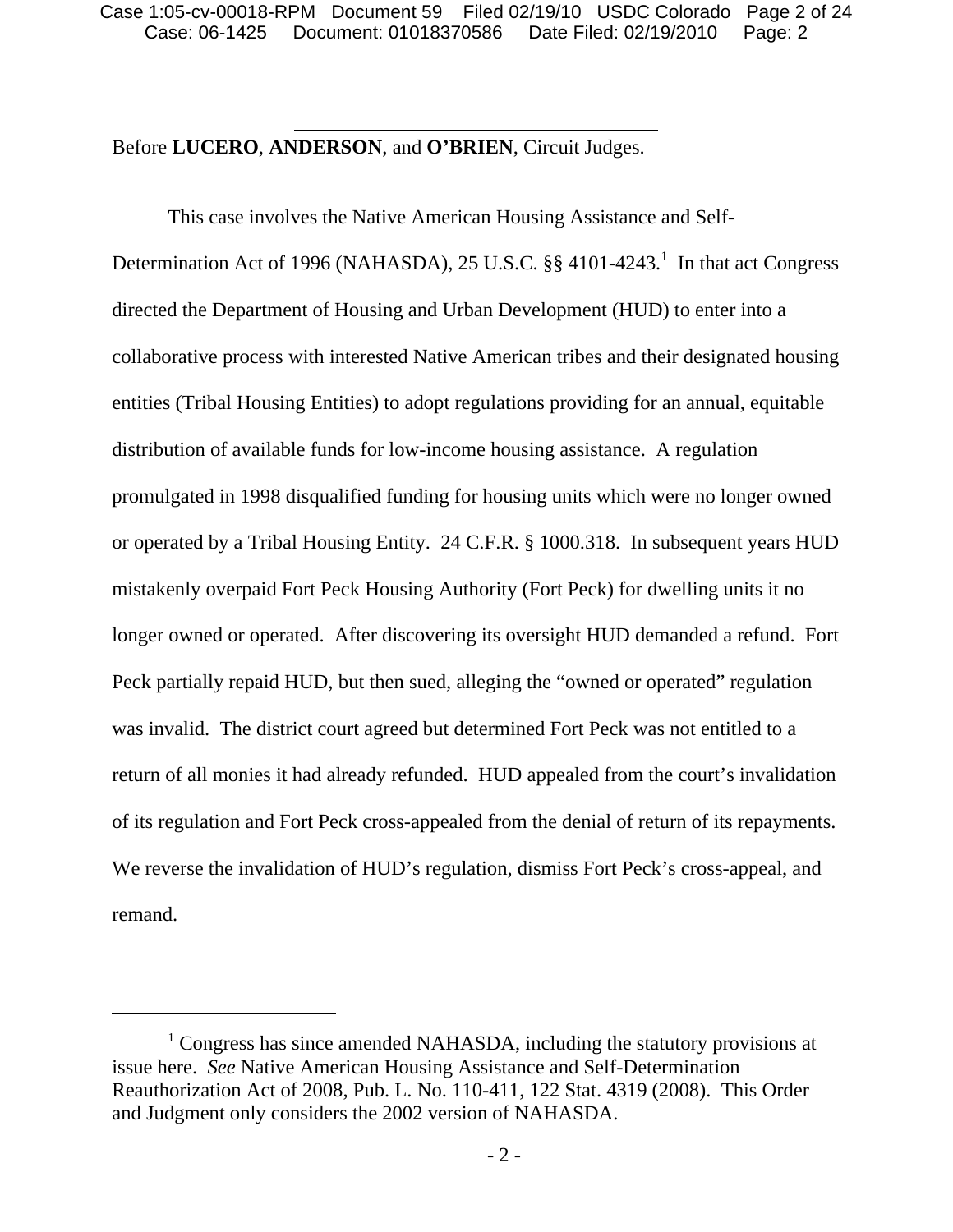### **I.**

## A. Relevant Statutory and Regulatory History

Prior to 1997, $^2$  financial assistance for low-income housing programs arose through a number of separate programs under the Housing Act of 1937. *See*  Implementation of the Native American Housing Assistance and Self-Determination Act of 1996, Proposed Rule, 62 Fed. Reg. 35,718, 35,719 (July 2, 1997). Some programs helped Indian families afford low-income rental options and others allowed families to purchase housing through lease-to-own or lease-purchase agreements. This financial assistance was awarded according to the terms of individual Annual Contribution Contracts (ACCs) between the government and individual Indian tribes or Tribal Housing Entities. *See* 24 C.F.R. § 1000.10(b) (defining "Annual Contributions Contract"). Each ACC was awarded a certain amount of funding for the Tribal Housing Entity to cover the costs of specific public-housing projects. 42 U.S.C. § 1437c(a)(2) (1996) (explaining the operation of ACCs). That changed.

Congress enacted NAHASDA in an attempt to consolidate low-income housing assistance for Indian tribes and simplify the distribution of funds. NAHASDA terminated the housing assistance programs established under the Housing Act of 1937 and created a new system.<sup>3</sup> This new method of distributing funds sought to "[recognize]

<sup>&</sup>lt;sup>2</sup> NAHASDA's effective date was October 1, 1997. P.L. 104-330, Tit. I,  $\S$  107, 110 Stat. 4030 (1996).

<sup>&</sup>lt;sup>3</sup> HUD identified programs terminated by NAHASDA in the "Statutory" Background" section of its proposed rule. *See* Implementation of the Native American Housing Assistance and Self-Determination Act of 1996, Proposed Rule, 62 Fed. Reg. 35,718, 35,719 (July 2, 1997).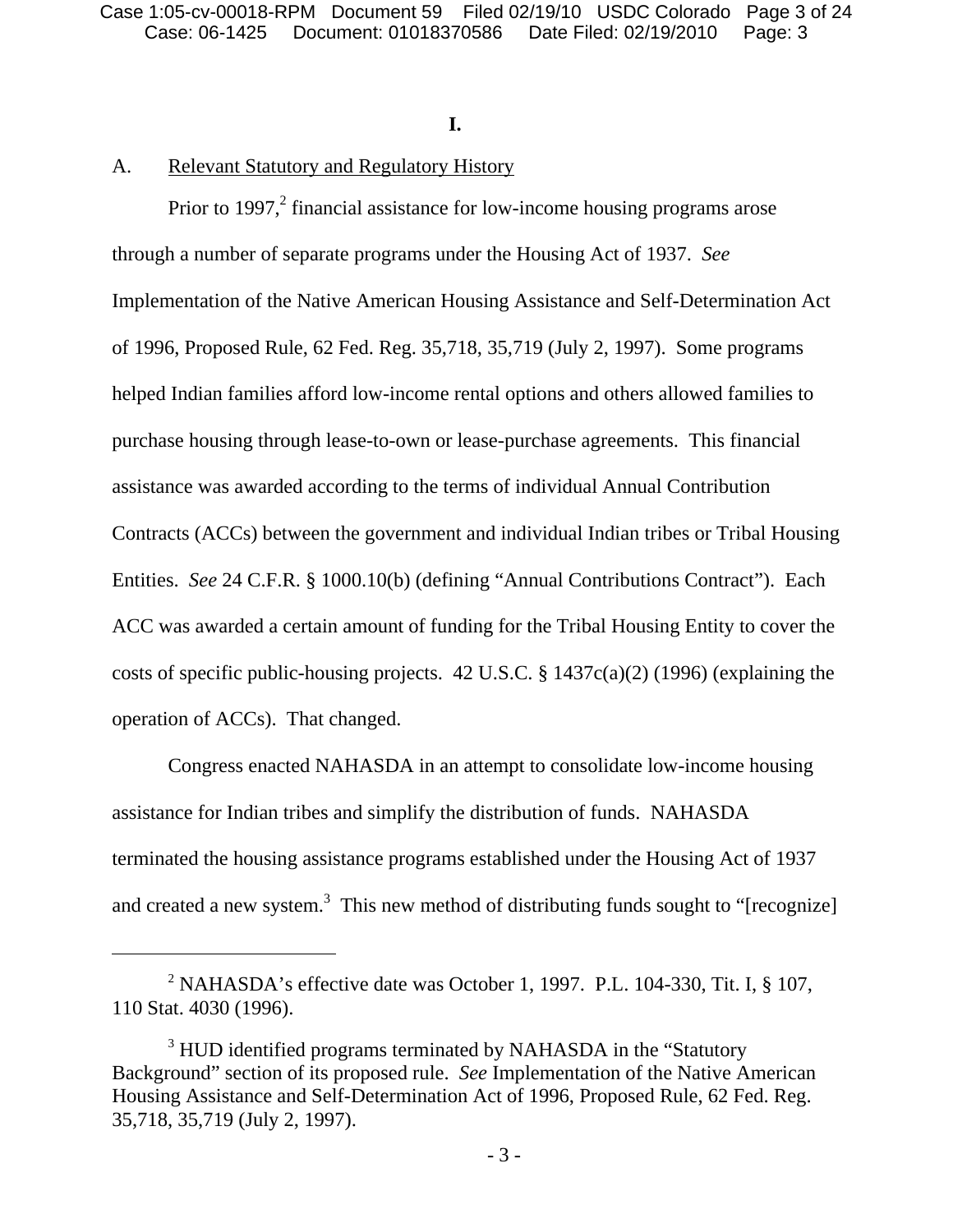#### Case: 06-1425 Document: 01018370586 Date Filed: 02/19/2010 Page: 4 Case 1:05-cv-00018-RPM Document 59 Filed 02/19/10 USDC Colorado Page 4 of 24

the right of Indian self-determination and tribal self-governance by making such assistance available directly to the Indian tribes or tribally designated entities . . ." 25 U.S.C. § 4101(7). This new system required the distribution of appropriated funds through annual block grants to individual housing entities for the purpose of carrying out affordable housing activities. 25 U.S.C. § 4111.

Congress directed HUD to establish an allocation formula for this new system to reflect the need of the Indian tribes in the distribution of appropriated funds through block grants. 25 U.S.C.  $\S$  4152(a).<sup>4</sup> It specifically described the intended structure of the formula:

The formula shall be based on factors that reflect the need of the Indian tribes and the Indian areas of the tribes for assistance for affordable housing activities, including the following factors:

(1) The number of low-income housing dwelling units owned or operated at the time pursuant to a contract between an Indian housing authority for the tribe and the Secretary.

(2) The extent of poverty and economic distress and the number of Indian families within Indian areas of the tribe.

(3) Other objectively measurable conditions as the Secretary and the Indian tribes may specify.

25 U.S.C.  $\frac{1}{2}$  4152(b).<sup>5</sup>

 $\overline{a}$ 

<sup>5</sup> In addition to the factors specified in § 4152(b)(1)-(3), Congress required consideration of two other factors:

In establishing the formula, the Secretary shall consider --

(1) the relative administrative capacities and other challenges faced by the recipient, including, but not limited to geographic distribution within the Indian area and technical capacity; and

<sup>&</sup>lt;sup>4</sup> The full text of the statute is reproduced as Appendix A to this Order and Judgment.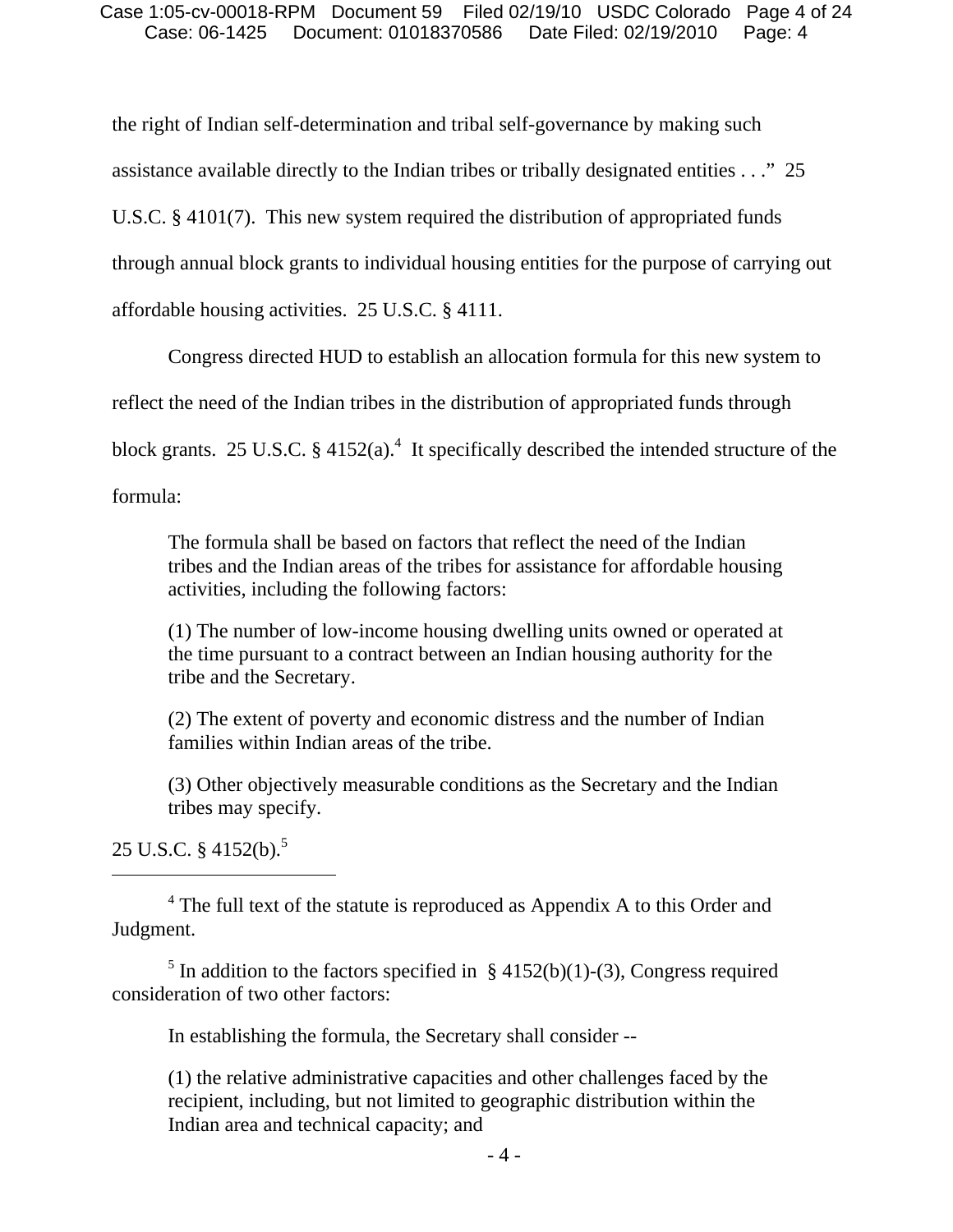Congress also required the regulations be crafted through a negotiated rulemaking process that involved interested Indian tribes. 25 U.S.C. § 4116. The negotiated rulemaking committee included fifty-eight members. Forty-eight of these members represented "geographically diverse small, medium and large Indian tribes." 62 Fed. Reg. 35,719. This committee was larger "than usually chartered under the Negotiated Rulemaking Act" because of "the diversity of tribal interests, as well as the number and complexity of the issues involved." *Id.* It operated solely by consensus and HUD agreed to use all of the committee consensus decisions, to the extent allowable under the law, as the basis for the proposed rulemaking. *Id.* at 35,719-20. The committee crafted a number of factors for the block grant formula, including the factor at issue in this appeal, which HUD considered when it adopted the final regulations.

The block-grant formula was included in the final regulations and codified at 24 C.F.R. §§ 1000.304–1000.340. It included two separately calculated components: 1) "Formula Current Assisted Housing Stock" units (current units);<sup>6</sup> and 2) "Need."<sup>7</sup> 24

<sup>(2)</sup> the extent to which terminations of assistance under subchapter V of this chapter will affect funding available to State recognized tribes.

<sup>25</sup> U.S.C. § 4152(c). Subsection (c)(1) is addressed in the regulations at 24 C.F.R. § 1000.538 which allows HUD to provide technical assistance if the Housing Entity's inability to comply with NAHASDA provisions is not due to willful noncompliance. Subsection (c)(2) references the termination of the housing assistance provided under the Housing Act of 1937 and is addressed at 24 C.F.R. § 1000.312 where HUD includes the 1937 programs in the definition of current units. HUD addressed these factors within its regulations. Neither party raised the section in their briefs, so we do not consider them further.

<sup>&</sup>lt;sup>6</sup> Formula Current Assisted Stock is defined by regulation to include all dwelling units owned or operated by an entity as of September 30, 1997, and limited other units. 24 C.F.R. § 1000.314. This definition was the starting point in determining current units. Subsequent regulations, including § 1000.318, identified when Formula Current Assisted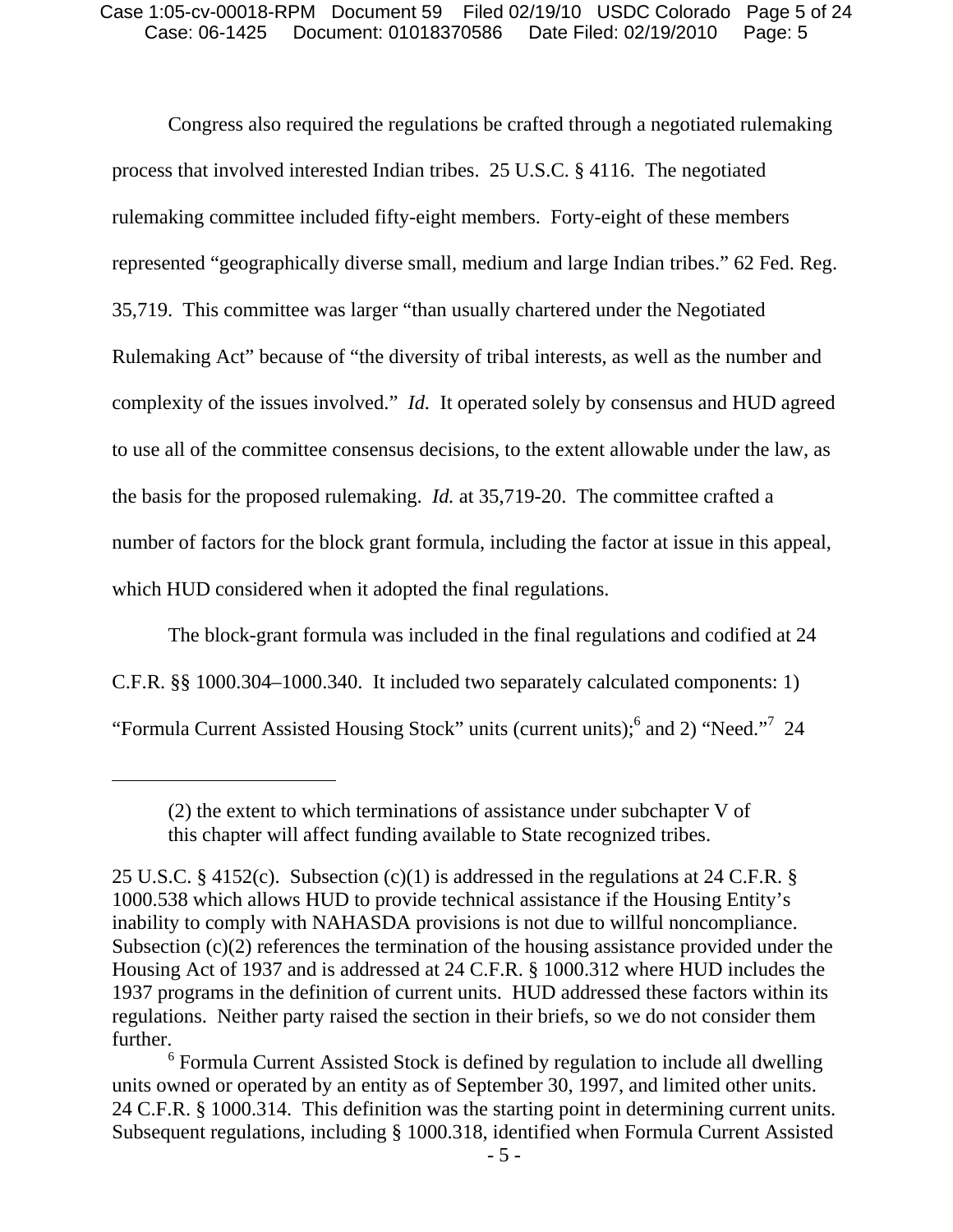C.F.R. § 1000.310. In accordance with the formula, to determine the amount of funding a Tribal Housing Entity would receive in a particular fiscal year, HUD first calculated the number of current units owned or operated by each Tribal Housing Entity and earmarked funds from the total appropriation to fund them. $\delta$  The current need portion for each Tribal Housing Entity was then established by applying preset weighted criteria to the remaining amount of appropriated funds. Because the funds earmarked for the current unit portion of the formula directly reduced the amount of funding available for current need disbursement, the current units component was of primary importance to Tribal Housing Entities. A larger number of current units funded in a particular fiscal year decreased the funds available for the current needs of all Tribal Housing Entities.

The current units calculation for an individual Tribal Housing Entity began with the number of dwelling units owned or operated by that entity at the time of NAHASDA's enactment. *Id.* Over the years, some rent-to-own units became eligible to be transferred from a Tribal Housing Entity's inventory or be otherwise disposed of due to the terms of a contract between the Tribal Housing Entity and the unit's occupant. For

 $\overline{a}$ 

Stock became ineligible for purposes of the block grant formula.

 $7$  The criteria for determining need, each weighted differently, include: (1) American Indian and Alaskan Native (AIAN) households with housing cost burden greater than 50% of "formula area income;" (2) AIAN households that are overcrowded or without kitchen or plumbing; (3) AIAN housing shortage; (4) AIAN households with income less than or equal to 30% of "formula median income;" (5) AIAN households with income between 30% and 50% of "formula median income;" (6) AIAN households with income between 50% and 80% of "formula median income;" and (7) AIAN persons. 24 C.F.R. § 1000.324.

<sup>8</sup> *See* Appendix A to Part 1000 – Indian Housing block grant Formula Mechanics HUD, Nos. 5-6; *see also* 25 U.S.C. § 1000.324.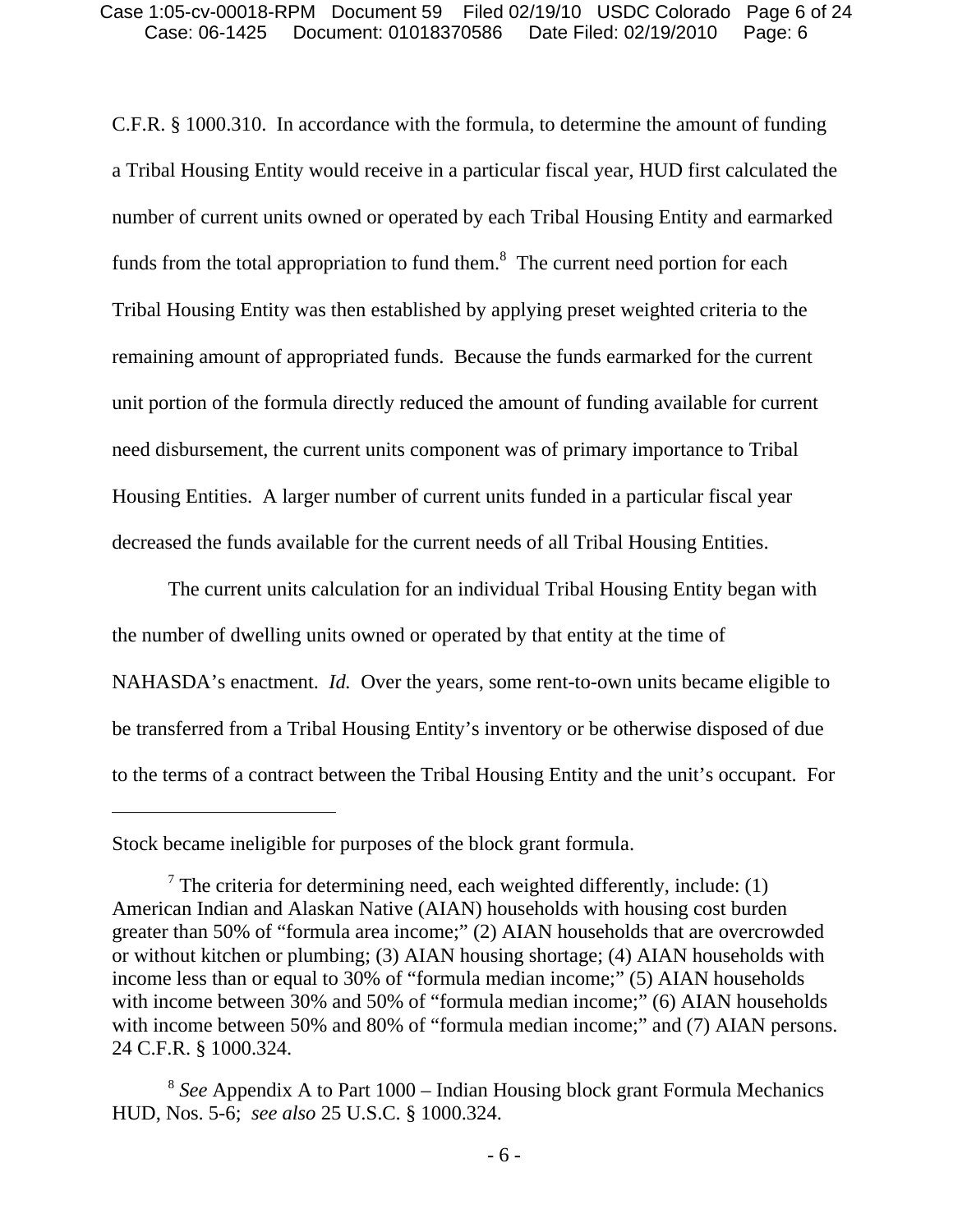#### Case: 06-1425 Document: 01018370586 Date Filed: 02/19/2010 Page: 7 Case 1:05-cv-00018-RPM Document 59 Filed 02/19/10 USDC Colorado Page 7 of 24

instance, a lease-to-own agreement between a Tribal Housing Entity and a low-income family may terminate in a given year and title to the residence would be transferred accordingly. Reflecting this reduction, HUD included a downward adjustment in the current units calculation. This adjustment was equal to the number of dwelling units a tribe "no longer has the legal right to own, operate, or maintain . . . whether such right is lost by conveyance, demolition, or otherwise." 24 C.F.R. § 1000.318(a). Units are to be removed from a Tribal Housing Entity's inventory "as soon as practicable after the unit becomes eligible for conveyance." 24 C.F.R. § 1000.318(a)(1). In determining the number of these disqualified units, HUD relied on information provided by the individual Tribal Housing Entities on annual "Formula Response Forms." 24 C.F.R. § 1000.312.

#### B. Relevant Factual History

HUD's Inspector General conducted a nation-wide audit in 2002. This included seventeen on-site visits to Tribal Housing Entities across the nation. At five of the Tribal Housing Entities, it evaluated the accuracy of the current units reported on the Formula Response Forms. The audit revealed some Tribal Housing Entities owned or operated fewer dwelling units than they had reported on their Formula Response Forms and were receiving funds for dwelling units they no longer owned or operated. Those findings prompted a nation-wide audit, which showed Fort Peck, and other Housing Entities not relevant to this appeal, had made the same reporting mistake in fiscal years 1997-2003. HUD demanded a refund of these alleged overpayments.

Fort Peck initially refunded a portion of the alleged overpayments but later refused to continue repayment and instead contested the validity of 24 C.F.R. § 1000.318. It

- 7 -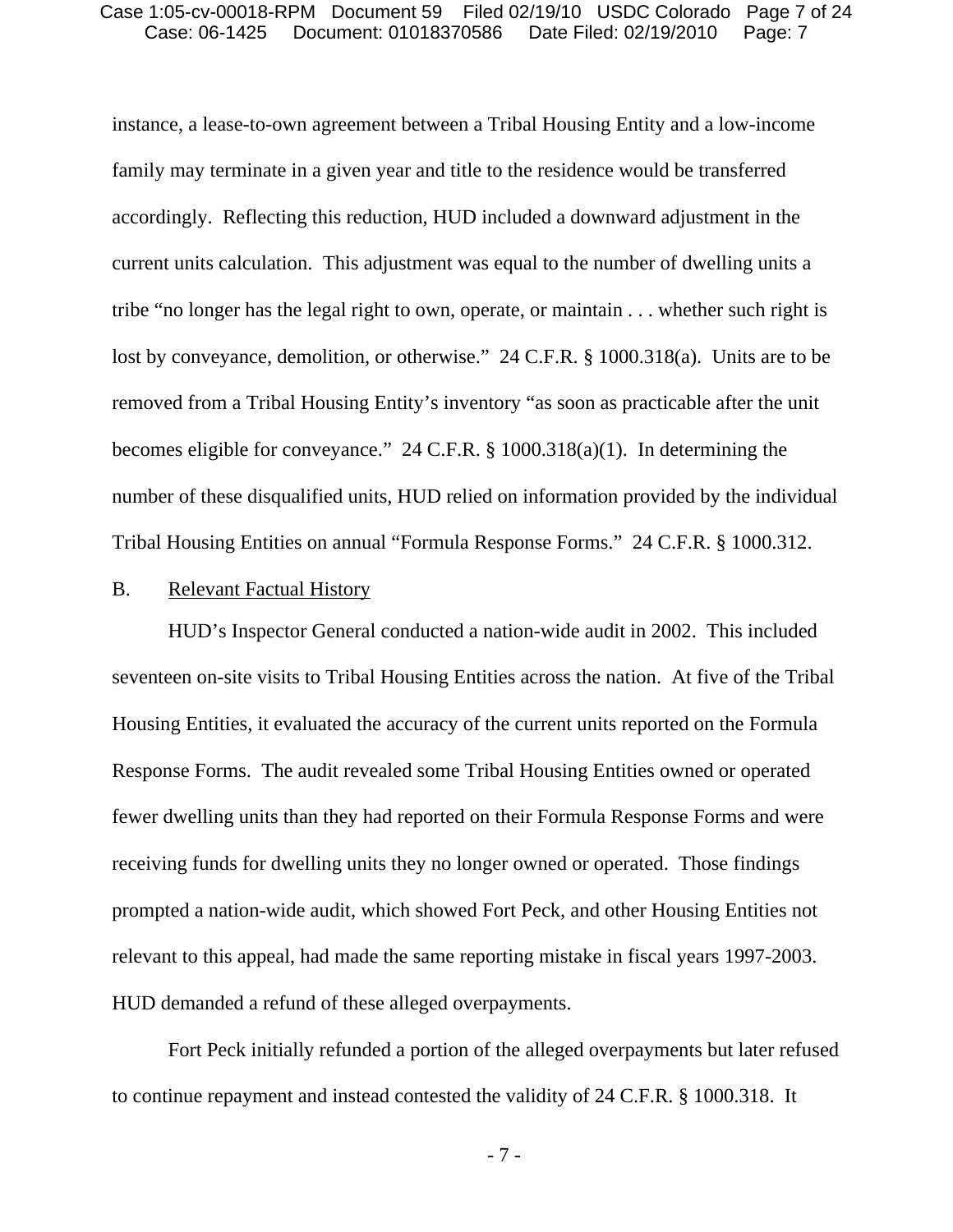argued NAHASDA's plain language required HUD to continue funding at the 1997 level in the current units portion of the formula. In support of this argument, it stressed Congress's language that the formula "shall be based on . . . [t]he number of low-income housing dwelling units owned or operated at the time," meaning all dwelling units owned or operated in 1997 under 25 U.S.C. § 4181(a). (Appellant's Supp. Appx. at 61.) It asserted HUD's disqualification of units under 24 C.F.R. § 1000.318 violated Congress's expressed intent in § 4152(b)(1). Fort Peck asserted the monies it had refunded to HUD must be returned.

HUD maintained Congress's intent in NAHASDA was to fund all tribal housing projects according to their relative need. It reasoned that a Tribal Housing Entity's need is reduced when dwelling units pass from its control or ownership. *See* 24 C.F.R. § 1000.318 (dwelling units cease to qualify as a current unit when a Tribal Housing Entity "no longer has the legal right to own, operate, or maintain the unit"); *see also* 63 Fed. Reg. 12,334, 12,343 (Mar. 12, 1998). $9$  It explained the regulation followed Congress's express direction and intent because the reduction set forth in § 1000.318 was created through a negotiated rulemaking process and was an objectively measurable condition.

After exhausting the agency appeal process, Fort Peck brought suit in federal court challenging HUD's final determination. In relevant part, it claimed: (1) § 1000.318 was contrary to the statutory language in NAHASDA and HUD's conclusions to the contrary

 $\overline{a}$ 

<sup>&</sup>lt;sup>9</sup> One public comment to the proposed rule suggested conveyed units should qualify as current units if the unit is a part of a "five-year Comp Grant plan." HUD rejected this suggestion stating "a conveyed unit, because it has become a private home, does not qualify as [a current unit]." 63 Fed. Reg. at 12,343.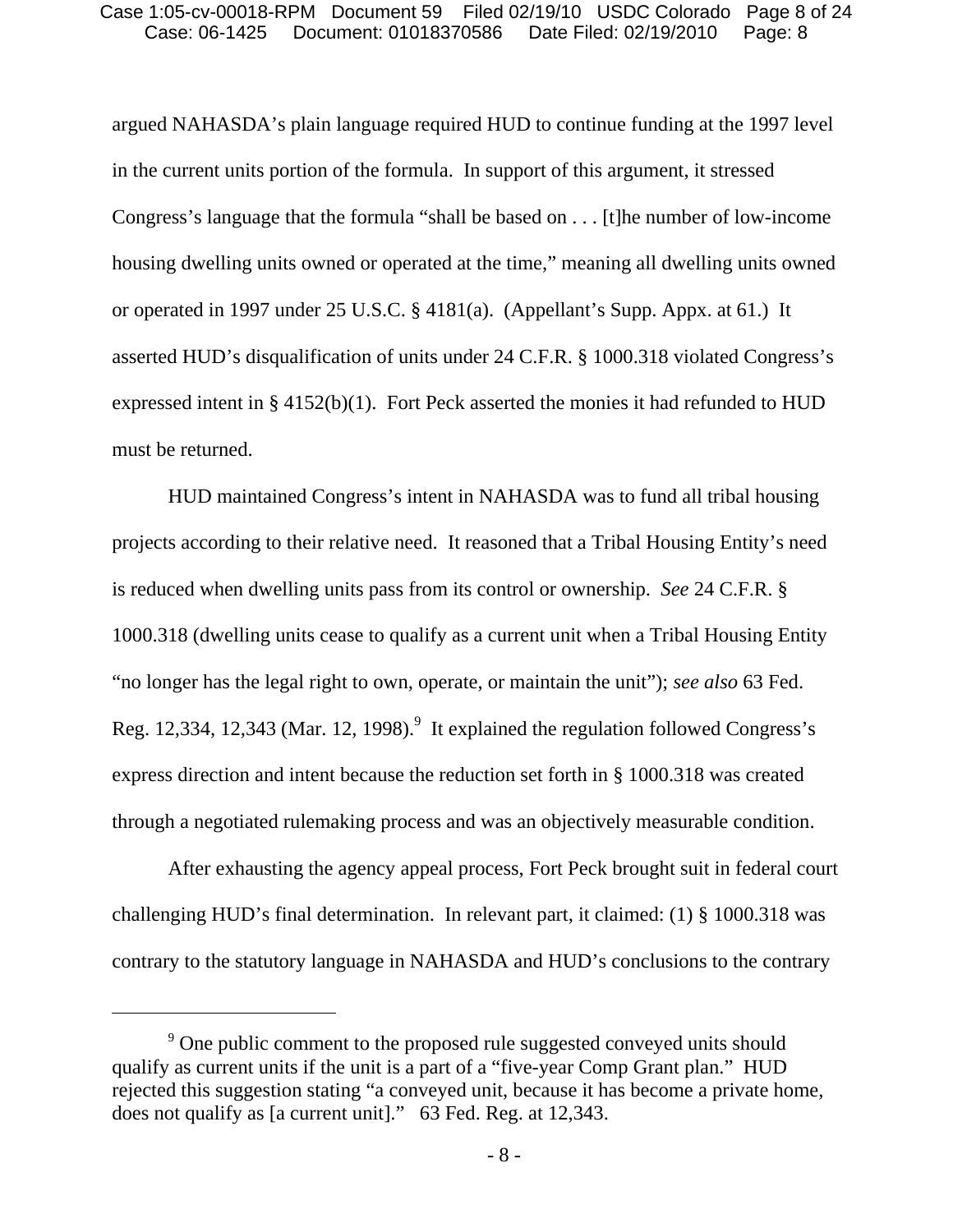should be overturned; (2) HUD had no authority to seek further refund for overpayment; and (3) the district court should order HUD to return all payments already made.

The district court concluded HUD unlawfully deprived Fort Peck of block-grant funding by improperly removing conveyed properties from the formula. *Fort Peck Housing Auth. v. United States Dept. of Housing & Urban Dev.*, 435 F. Supp. 2d 1125, 1132 (D. Colo. 2006). It determined the plain language of § 4152(b)(1) created a minimum or "floor" of dwelling units to be funded and § 1000.318 violated this requirement. *Id.* In support of this conclusion, the court stressed that 25 U.S.C. § 4181(a) requires any housing formerly funded under the programs established by the 1937 Housing Act "shall, for the following fiscal year and each fiscal year thereafter, be considered a dwelling unit under § 4152(b)." *Id.* at 1133. The district court concluded "[t]he statute leaves no room for the formula to include some, but not all of the number of [1997 units]" because Congress limited agency discretion when it required HUD "shall" use the "definitive" number of 1997 units. *Id.* at 1132.

It further reasoned that even if the statute was ambiguous, deference must be given to Fort Peck's reasonable interpretation of the statute because statutes are to be construed liberally to benefit Indian tribes. *Id.* at 1134. It determined that Fort Peck's interpretation is consistent with NAHASDA's purposes and encouraged the building of new homeownership units which would otherwise not be funded. *Id.* The court considered HUD's regulation to be fundamentally unfair to Housing Entities with large numbers of homeownership units who "suffer decreases in their share of the annual apportionment" as units are conveyed while "tribes with a large percentage of rental units

- 9 -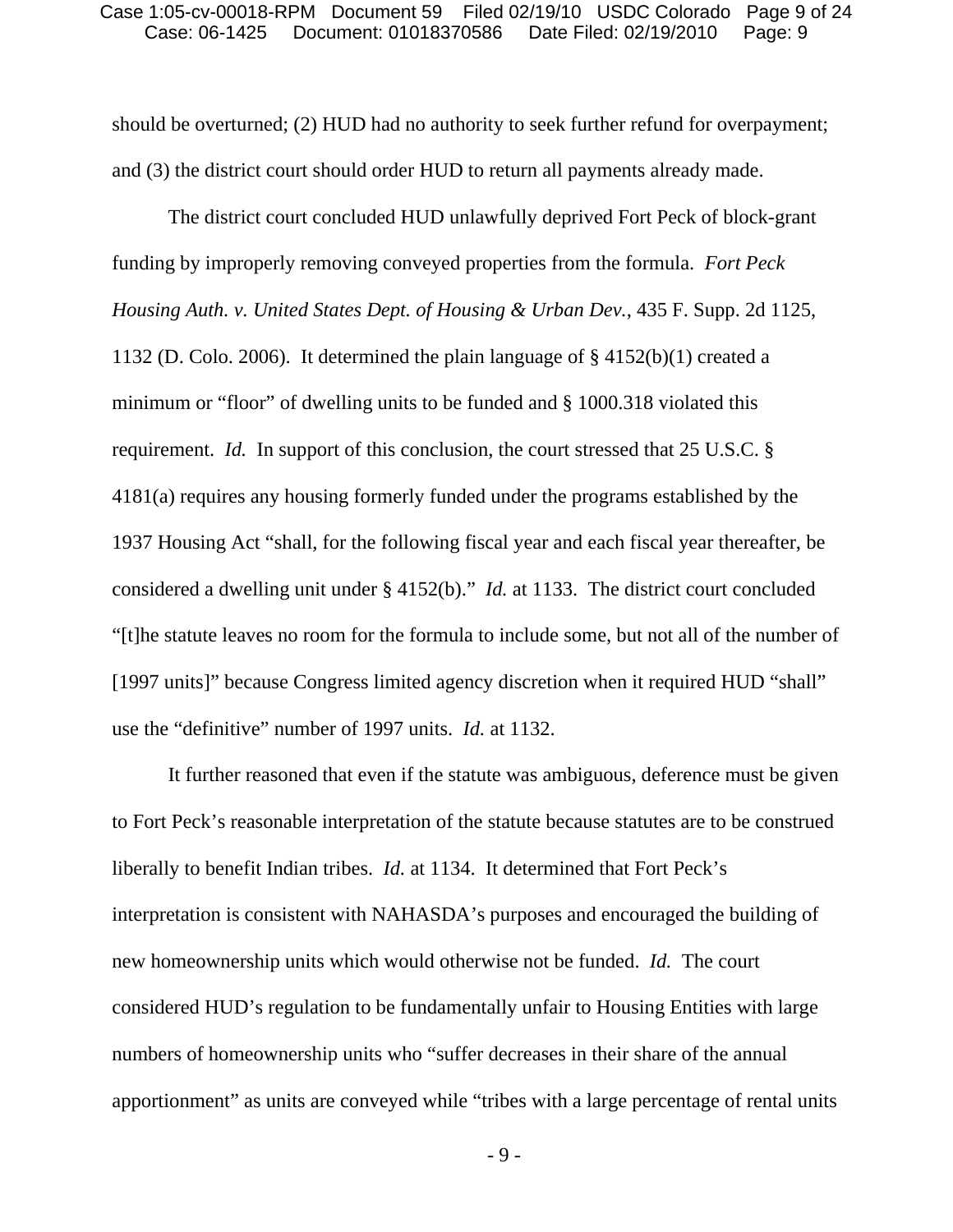receive a greater share each year."10 *Id.* at 1133. Finally, the district court concluded Fort Peck's position furthered NAHASDA's goals of self-governance and selfdetermination by eliminating many bureaucratic burdens and removing HUD's paternalistic oversight of whether units should be conveyed or participants evicted. *Id.* at 1134-35.

For these reasons the district court invalidated 24 C.F.R. § 1000.318 and ordered HUD "take such administrative action as necessary to implement [its] ruling." *Id.* at 1136. In response to a Rule 59(e) motion by Fort Peck<sup>11</sup> requesting return of the partial refund of alleged overpayments, the court refused to order such return because these funds had already been distributed to other Housing Entities, making the issue moot. *Fort Peck Housing Auth. v. United Stated Dept. of Housing & Urban Dev.*, No. 05-CV-00018, 2006 WL 2192043 at \*1 (D. Colo. Aug. 1, 2006). Instead, it ordered HUD to "take whatever action may be appropriate within its regulatory authority to adjust for its errors in computing [Fort Peck's] entitlement . . . ." *Id.* at \*2.

 $\overline{a}$ 

 $10$  HUD's regulations allowed inclusion of certain dwelling units that Tribal Housing Entities had plans to purchase or construct in 1997 in its initial computation of current units. The regulations do not allow for inclusion of other units which have been built or purchased by a Tribal Housing Entity since that time. 24 C.F.R. § 1000.312.

<sup>&</sup>lt;sup>11</sup> Both parties filed motions under Fed. R. Civ. P. 59 $(e)$  to alter or amend the original judgment. HUD requested clarification of the scope of the district court's judgment and requested guidance as to whether administrative actions against other Tribal Housing Entities were included. The court modified its judgment to limit its holding to administrative action involving Fort Peck. Neither party appealed from this decision.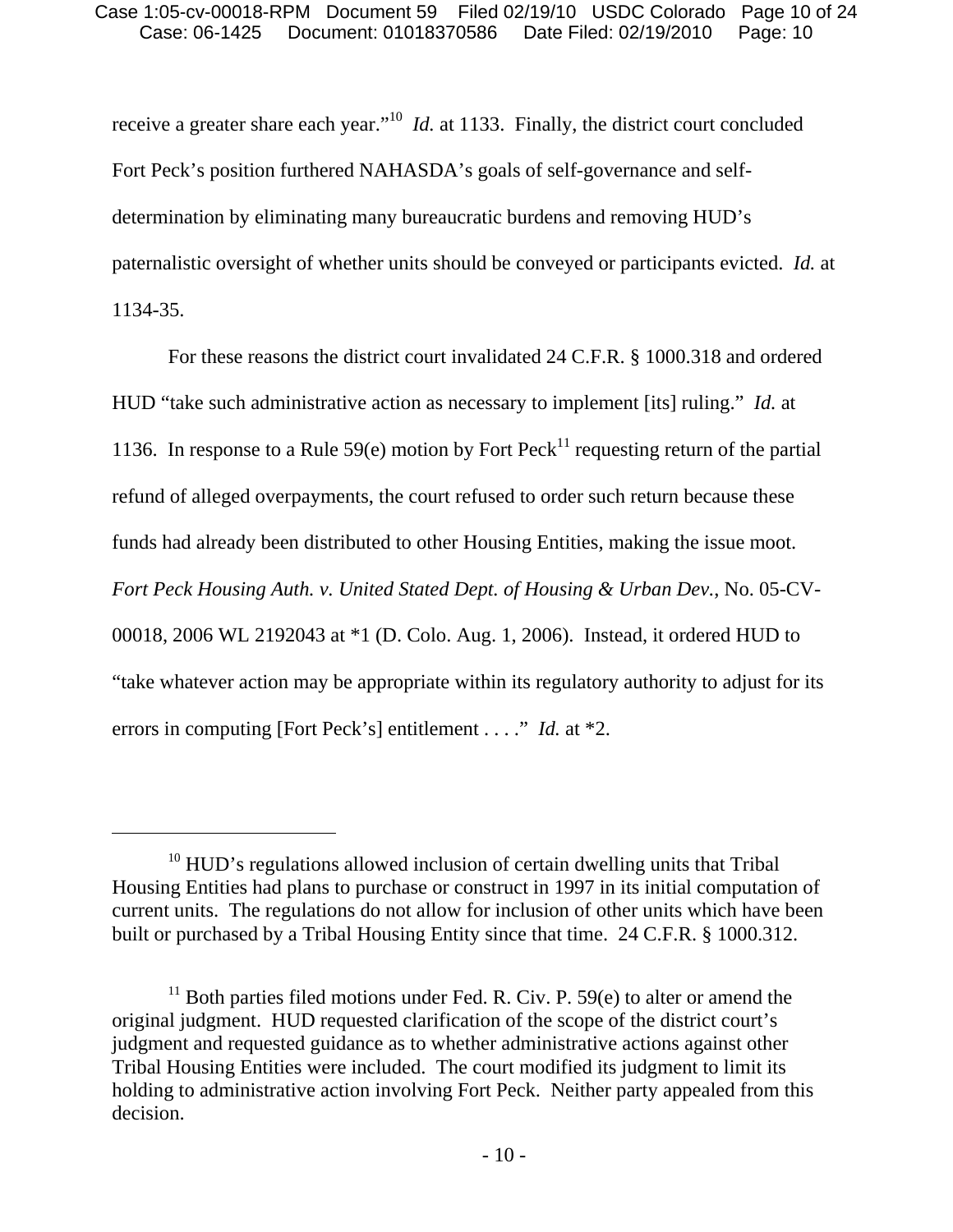### **II.**

We exercise jurisdiction under the Administrative Procedures Act (APA) and consider whether the HUD's action was "arbitrary, capricious, an abuse of discretion, or otherwise not in accordance with the law." 5 U.S.C. § 706(2)(A). Our review is *de novo* for agency action under the Administrative Procedure Act. *Defenders of Wildlife v. United States Envtl. Protection Agency*, 415 F.3d 1121, 1126 (10th Cir. 2005). We afford the district court's decision no particular deference. *See Santa Fe Energy Prods. Co. v. McCutcheon*, 90 F.3d 409, 413 (10th Cir. 1996).

"An agency's rulemaking power is not the power to make law, it is only the power to adopt regulations to carry into effect the will of Congress as expressed by the statute." *Sundance Assocs., Inc. v. Reno*, 139 F.3d 804, 808 (10th Cir. 1998) (quotation omitted). Statutory interpretation begins with the words Congress has chosen. The inquiry ends if that language is clear. We merely enforce the statute's plain meaning. *Robinson v. Shell Oil Co.*, 519 U.S. 337, 340 (1997). But if an ambiguity confuses the statute's meaning, or irrational results arise from the statute's literal wording, we apply additional interpretive tools to ascertain and give effect to Congress's intent. *See, e.g.*, *Exxon Mobil Corp. v. Allapattah Servs. Inc.*, 545 U.S. 546, 568 (2005) ("Extrinsic materials have a role in statutory interpretation only to the extent they shed a reliable light on the enacting Legislature's understanding of otherwise ambiguous terms."); *Carter v. United States*, 530 U.S. 255, 267 (2000) ("[T]he title of a statute is of use only when it sheds light on some ambiguous word or phrase in the statute itself.") (quotations and alterations omitted). Such tools include consideration of the statute's history and purpose as well as

- 11 -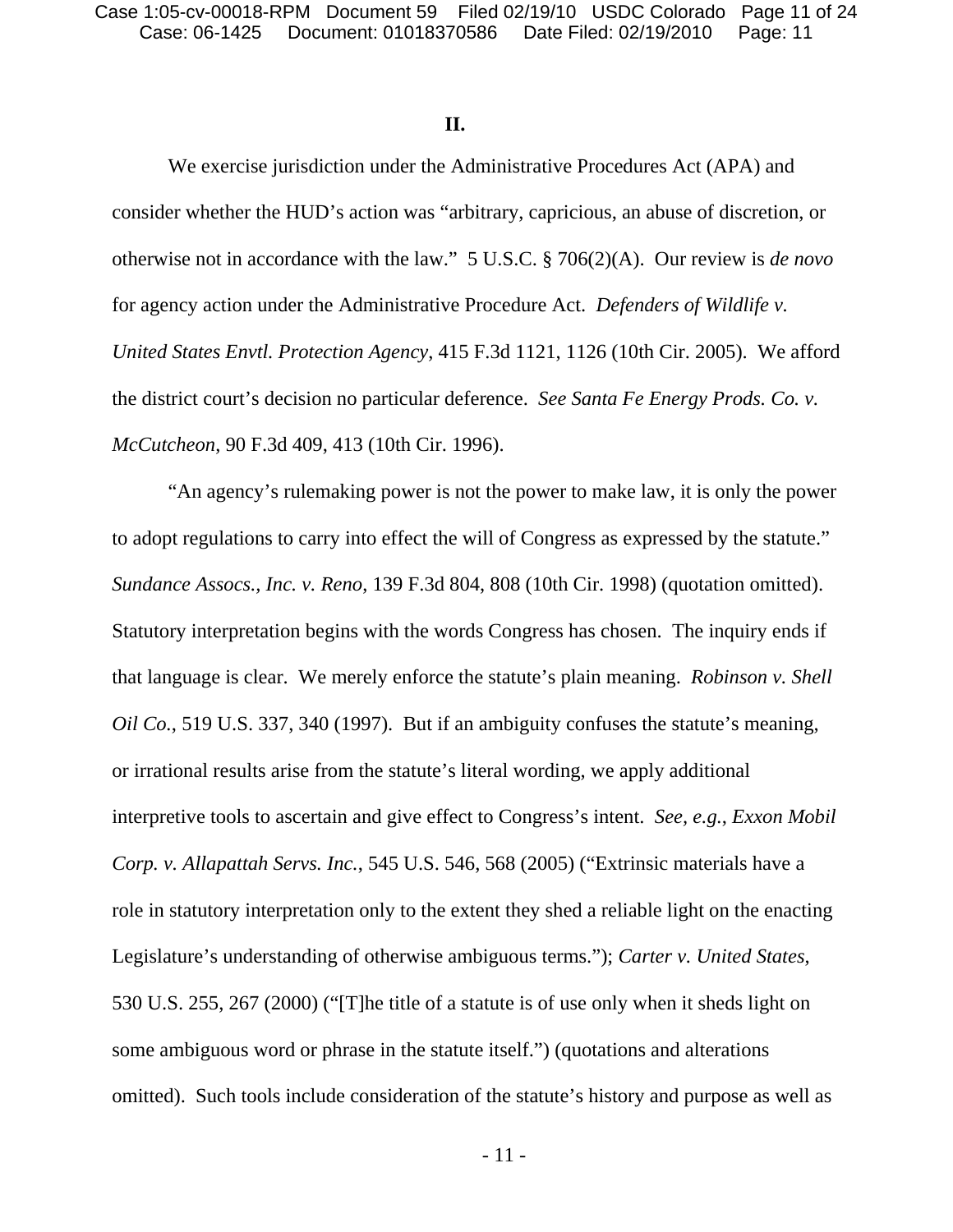statutory canons of construction. "If a court, employing traditional tools of statutory construction, ascertains that Congress had an intention on the precise question at issue, that intention is the law and must be given effect." *Chevron, U.S.A., Inc. v. Natural Res. Def. Council, Inc.*, 467 U.S. 837, 843 n.9 (1984).

### A. Statutory Interpretation

 $\overline{a}$ 

The parties agree NAHASDA required HUD to create and implement the blockgrant formula. They also agree Congress set forth criteria to act as the formula's basis and allowed HUD to identify other criteria. This authorizing language was plain and required the formula be based on factors which reflect "the need of the Indian tribes . . . for assistance for affordable housing activities." 25 U.S.C. § 4152(b). The parties disagree about the amount of discretion Congress gave HUD regarding the formula's creation. The words of Congress are our best guide. Those words explicitly list two factors – the number of 1997 dwelling units and the extent of current need – and a third factor allowing further identification of "[o]ther objectively measurable conditions as the Secretary and the Indian tribes may specify." 25 U.S.C. §§ 4152(b)(1)-(3).

"It is a fundamental canon of statutory construction that the words of a statute must be read in their context and with a view to their place in the overall statutory scheme."12 *Nat'l Assoc. of Home Builders v. Defenders of Wildlife*, 551 U.S. 644, 666

<sup>&</sup>lt;sup>12</sup> The importance of context has been aptly illustrated by the Supreme Court, "the scope of what seems a precise technical chess instruction, such as 'you must place the queen next to the king,' varies with context, depending, for example, upon whether the instructor is telling a beginner how to set up the board or telling an advanced player how to checkmate an opponent." *Zuni Pub. Sch. Dist. No. 89 v. Dep't of Educ.*, 550 U.S. 81, 127 S. Ct. 1534, 1546 (2007).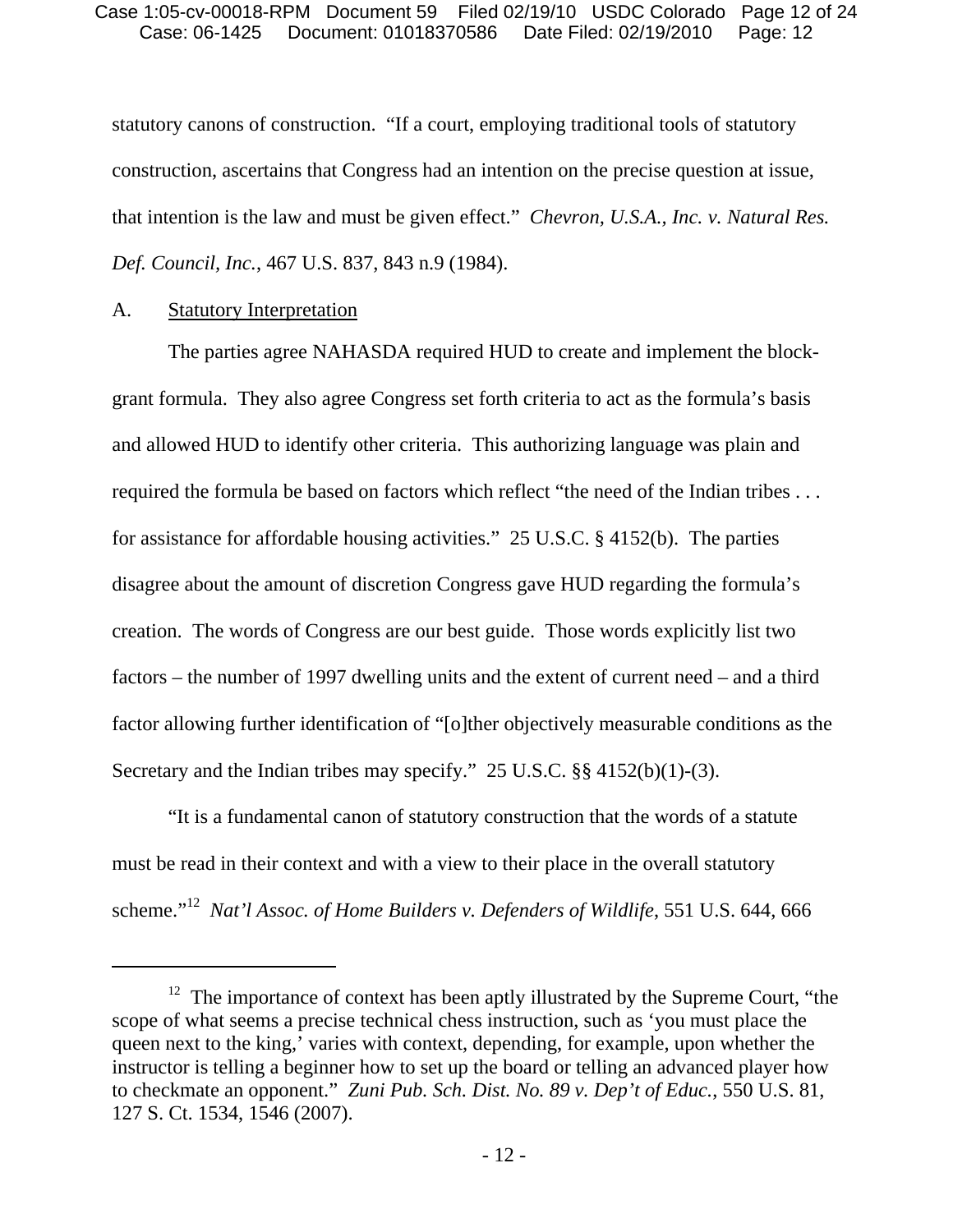(2007) (internal citation and quotations omitted). Here, NAHASDA requires the formula be "based on" three factors. As used within § 4152(b) where Congress explicitly allowed for further definition of factors by HUD, the phrase "based on" is not synonymous with "equal to." *See Sierra Club v. EPA*, 356 F.3d 296, 306 (D.C. Cir. 2004) (the term "based on" is ambiguous and does not require the agency's findings rest solely upon a particular model); *McDaniel v. Chevron Corp.*, 203 F.3d 1099, 1111 (9th Cir. 2000) ("based on" may be reasonably interpreted as indicating a "starting point" or "foundation"). Applying the ordinary definition of "based on" means the factors form the basis, beginning, or starting point, of the formula. *See United States ex rel. Siller v. Becton Dickinson & Co.*, 21 F.3d 1339, 1348 (4th Cir. 1994) ("To 'base upon' means to 'use as a basis for.'" (citing Webster's Third New Int'l Dictionary 180 (1986)).<sup>13</sup>

Congress amended § 4181 of NAHASDA in 2000. This amendment required "[a]ny housing that is the subject of a contract for tenant-based assistance between the Secretary and an Indian housing authority that is terminated under this section shall, for the following year and each fiscal year thereafter, be considered a dwelling unit under section 4152(b)(1)." 25 U.S.C. § 4181(a). Fort Peck asserts this amendment supports the district court's conclusion that the downward adjustment in 24 C.F.R. § 1000.318 violated NAHASDA's purpose of requiring the 1997 units act as the basis for the block grant formula. 435 F. Supp. 2d at 1133-34. This is incorrect. The amendment did not require the funding of these dwelling units in perpetuity, nor did it require any other

<sup>&</sup>lt;sup>13</sup> Even if Congress's use of the term "based on" creates some ambiguity, the term does not render NAHASDA's purpose or intent ambiguous.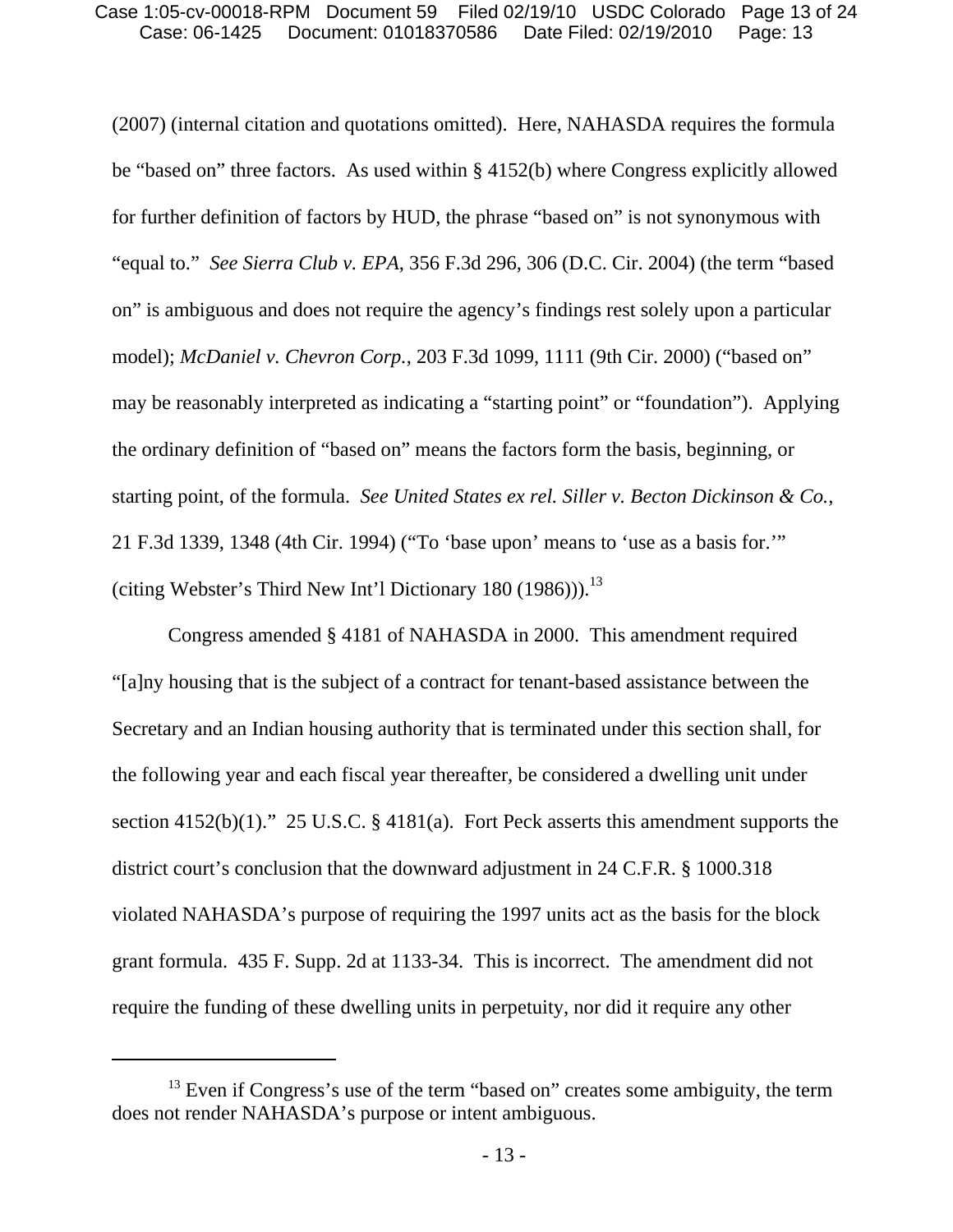#### Case: 06-1425 Document: 01018370586 Date Filed: 02/19/2010 Page: 14 Case 1:05-cv-00018-RPM Document 59 Filed 02/19/10 USDC Colorado Page 14 of 24

alteration of how HUD had interpreted the statute in its regulatory program. It only required the terminated housing be considered a dwelling unit under § 4152(b)(1) and included as part of the block grant formula's basis -- no more. It did not remove or amend the other two factors of § 4152(b) which also formed the basis for the block grant formula, nor did it limit HUD's discretion to include other objectively measurable conditions in the formula according to  $\S$  4152(b)(3). Because HUD included all terminated housing in § 4152(b)(1), it satisfied the requirement of § 4181(a).

HUD incorporated the units required by § 4152(b)(1) when it used all of the 1997 dwelling units as the starting point for the allocation formula. However, this number was but one factor required to meet the statute's overarching mandate that the formula "reflect the need of the Indian tribes and the Indian areas of the tribes for assistance for affordable housing activities." 25 U.S.C. § 4152(b). HUD's adjustment from the number required by § 4152(b)(1) and § 4181 is of no concern because the adjustment was accomplished through "other objectively measurable conditions" that reflected the need of the Indian tribes in accordance with § 4152(b)(3). Congress's explicit direction allowed for this result. It required the funding be tied to the need of the tribes and granted the negotiated rulemaking committee the authority to craft criteria for inclusion in the formula. HUD determined the funding of units no longer owned or operated by a Tribal Housing Entity decreased the amount of remaining funds available to fund the current need of all tribal programs. Thus, it incorporated a corresponding reduction in the current units portion of the formula funding and effectively increased the amount of funding available for the current need portion of the formula. Interpreting  $\S$  4152(b)(1) to prohibit a reduction in

- 14 -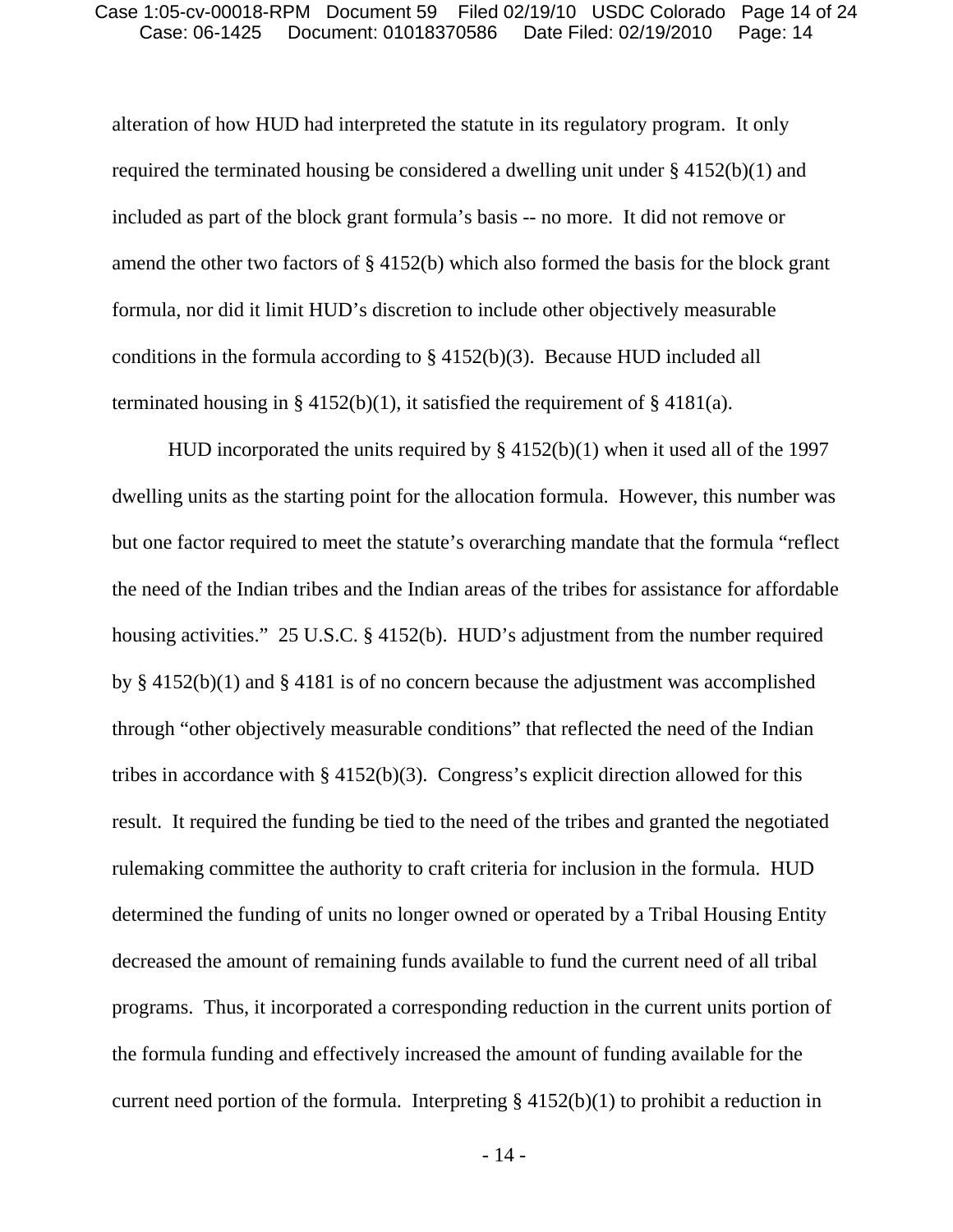the number of current units corresponding to a measurable reduction in responsibility by the Tribal Housing Entity for those units is inconsistent with the statute's plain language and is contrary to Congress's unambiguous intent that the funding formula relate to the needs of all tribal Housing Entities. *See* 25 U.S.C. § 4152.

While we appreciate the district court's concern with the decreased allocation to entities that chose home-ownership over rental programs, its literal reading of the statutory language conflicts with the plain language of the statute viewed as a whole. The district court was without the benefit of our recent holding in *United Keetoowah Band of Cherokee Indians v. Department of Housing and Urban Development*, 567 F.3d 1235, 1241 (10th Cir. 2009). Therein, we considered whether HUD's regulation imposing a jurisdictional-based factor for funding eligibility was contrary to its authority under the statute. Holding in the affirmative, we stated § 4152(b) "explicitly and unambiguously mandates that the factors in HUD's allocation formula reflect -- in other words, have some connection or nexus with -- the needs of Indian tribes and Indian areas of the tribes. The language does not permit any other reading." *Id.* The same reasoning applies equally here. An interpretation of the formula requirement in NAHASDA that requires a perpetual funding "floor" does not reflect Congress's unambiguous intent that the formula be related to the need of all tribal Housing Entities. Where Congress has expressed its intent, we are bound to give effect to that intent. *Osborne v. Babbitt*, 61 F.3d 810, 812 (10th Cir. 1995).

### B. Agency Rulemaking

Having determined the plain language of the statute did not set a funding floor

- 15 -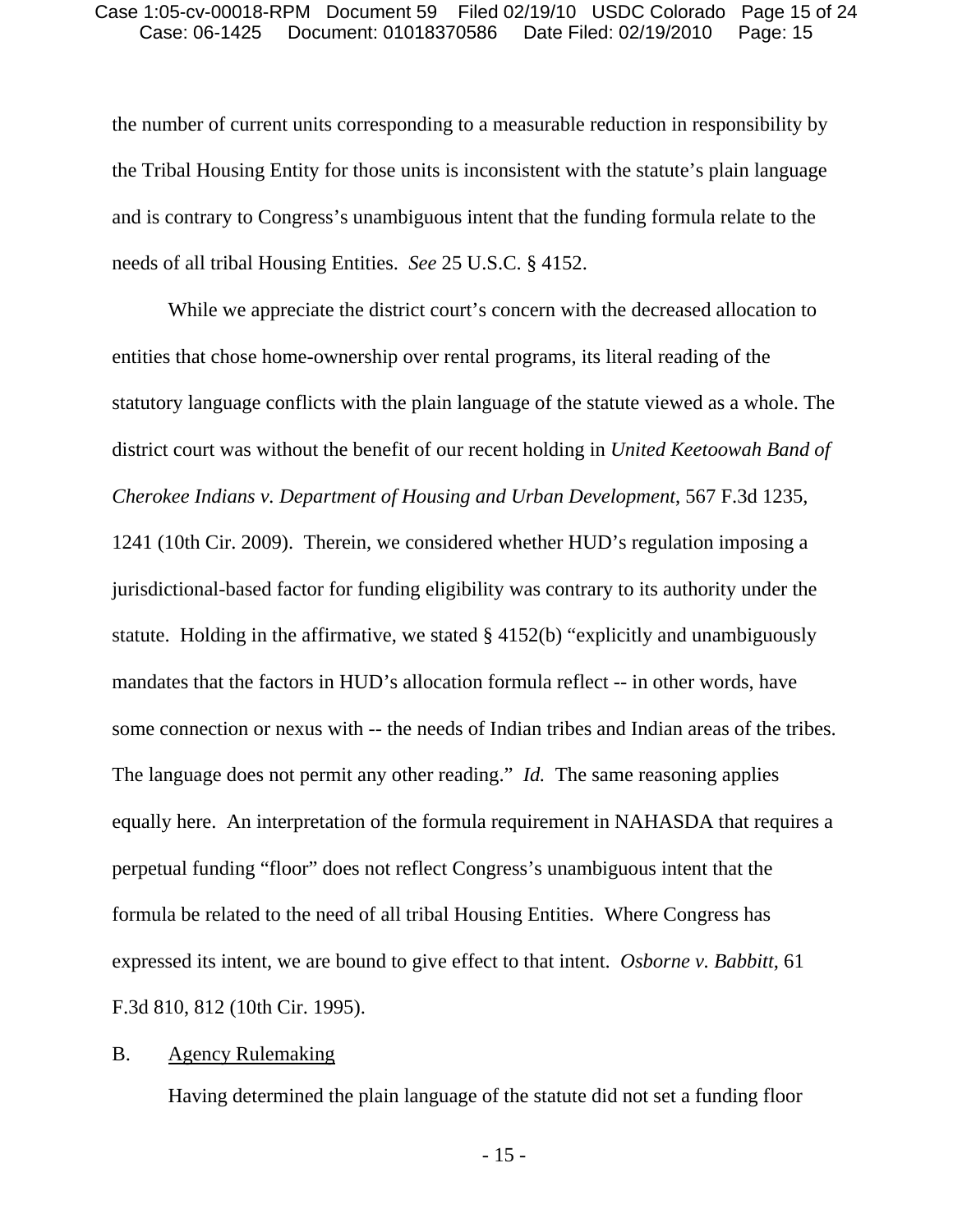#### Case: 06-1425 Document: 01018370586 Date Filed: 02/19/2010 Page: 16 Case 1:05-cv-00018-RPM Document 59 Filed 02/19/10 USDC Colorado Page 16 of 24

based upon the 1997 units, we consider whether the regulation comported with the statutory requirement that the formula relate to the need of the Housing Entities. Congress authorized broad agency authority when it delegated responsibility for creation of the block-grant formula to HUD. 25 U.S.C. § 4152(a). This broad authority, however, was limited by the requirement the formula have a "nexus with" the needs related to assistance for affordable housing activities. *United Keetoowah*, 567 F.3d at 1241; *see also* 25 U.S.C. § 4152(b).

We review agency rulemaking with great deference when a challenged decision involves matters within the agency's area of expertise. *Utah Envtl. Congress v. Bosworth*, 443 F.3d 732, 739 (10th Cir. 2006). Here, the disbursement of funds for lowincome housing assistance for Indian tribes was certainly within HUD's expertise: its institutional experiences in implementing the Housing Act of 1937, including the lowincome housing programs for Indian tribes which NAHASDA replaced, justify our deference here. Congress not only identified specific factors to serve as the formula's basis but also required cooperation with tribal representatives in finalizing the formula. *See* 25 U.S.C. § 4116. This required participation supplemented HUD's institutional knowledge and expertise. $14$ 

<sup>&</sup>lt;sup>14</sup> The district court stated this participation of tribal representatives was "of no relevance." *Ft. Peck*, 435 F. Supp. 2d at 1134. It is true a rule developed through negotiated rulemaking shall not be "accorded any greater deference by a court than a rule which is the product of other rulemaking procedures." 5 U.S.C. § 570. However, this does not mean we ignore the forty-eight members of the negotiated rulemaking committee who represented a number of Indian tribes. These representatives had firsthand knowledge of factors helpful in identifying tribal need. We do not grant any greater deference to this regulation because tribal representatives were involved. We do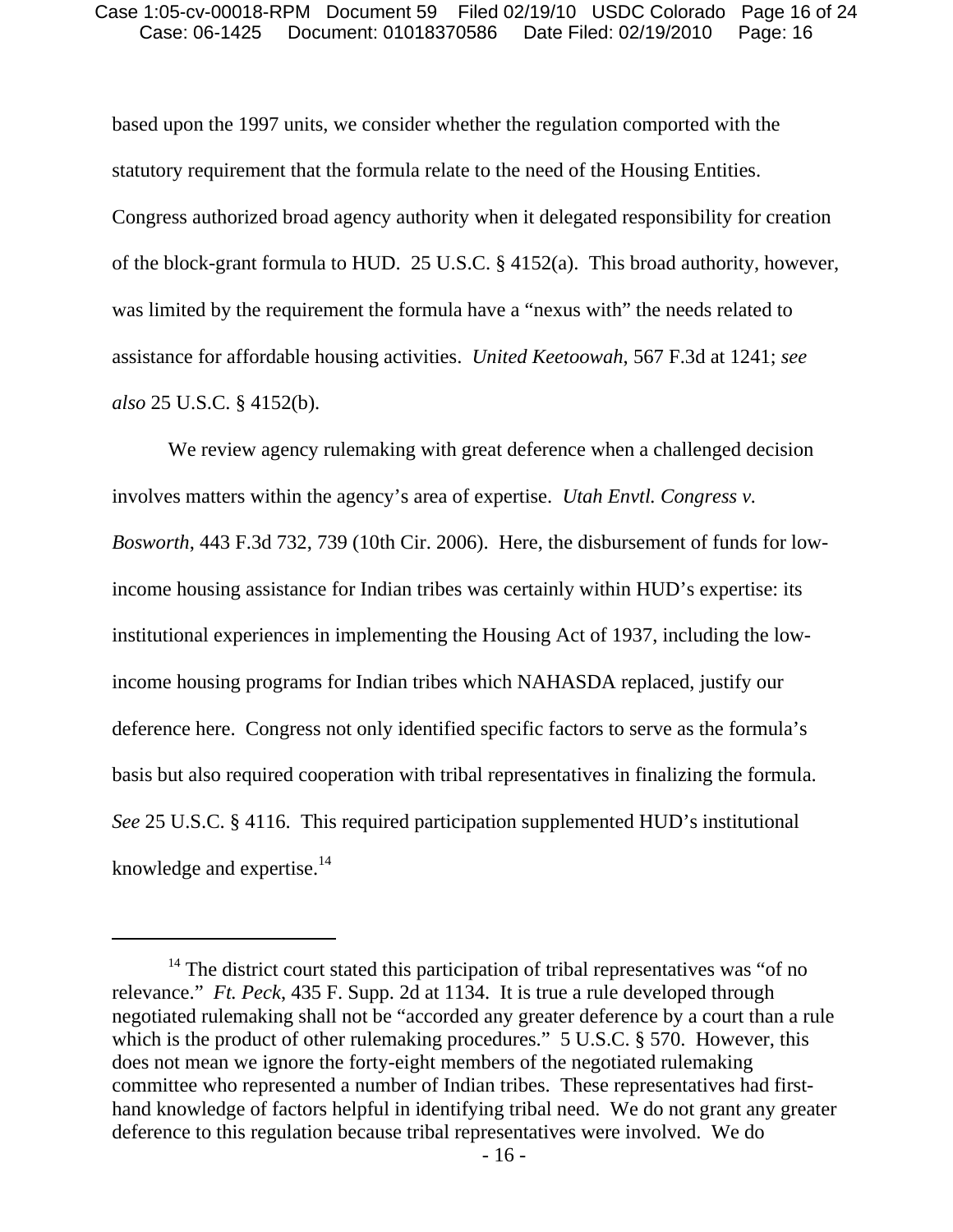HUD's regulation complied with the mandate set forth in NAHASDA and clearly included the entire (b)(1) factor as the starting point. *See* 24 C.F.R. §§ 1000.316(a)(1)- (3) (including all of the 1997 units). From this initial number, the formula offset the 1997 units by a definitive number of units as of a definitive date. 24 C.F.R. §§ 1000.316– 1000.318. This number reflected the factors explicitly required by §§ 4152(b)(1)-(3). A reduction equal to the number of dwelling units no longer owned or operated by a Tribal Housing Entity recognized the ongoing and evolving needs of Tribal Housing Entities. NAHASDA clearly required interplay between all three factors in the determination of a Tribal Housing Entity's need, including those HUD identified in the rulemaking process. Section 1000.318's downward adjustment was an example of this interplay. It was not arbitrary or capricious.

Finally, Fort Peck asserts even if the regulations are reasonable, we must nonetheless reject them and defer to its interpretation of NAHASDA because "statutes are to be construed liberally in favor of Indians, with ambiguous provisions interpreted to their benefit." *Montana v. Blackfeet Tribe*, 471 U.S. 759, 766 (1985). Because NAHASDA was unambiguous and the final regulations were properly promulgated within NAHASDA's mandate, we need not address this issue except to note the canon cited does not allow a court to rob Peter to pay Paul no matter how well intentioned Paul may be. The statute was not ambiguous and HUD's regulation dispersed block-grant funding in such a way as to meet the current needs of all tribes.

recognize the import of their participation and insight just as we recognize the value of public comments when we consider traditional rulemaking procedures.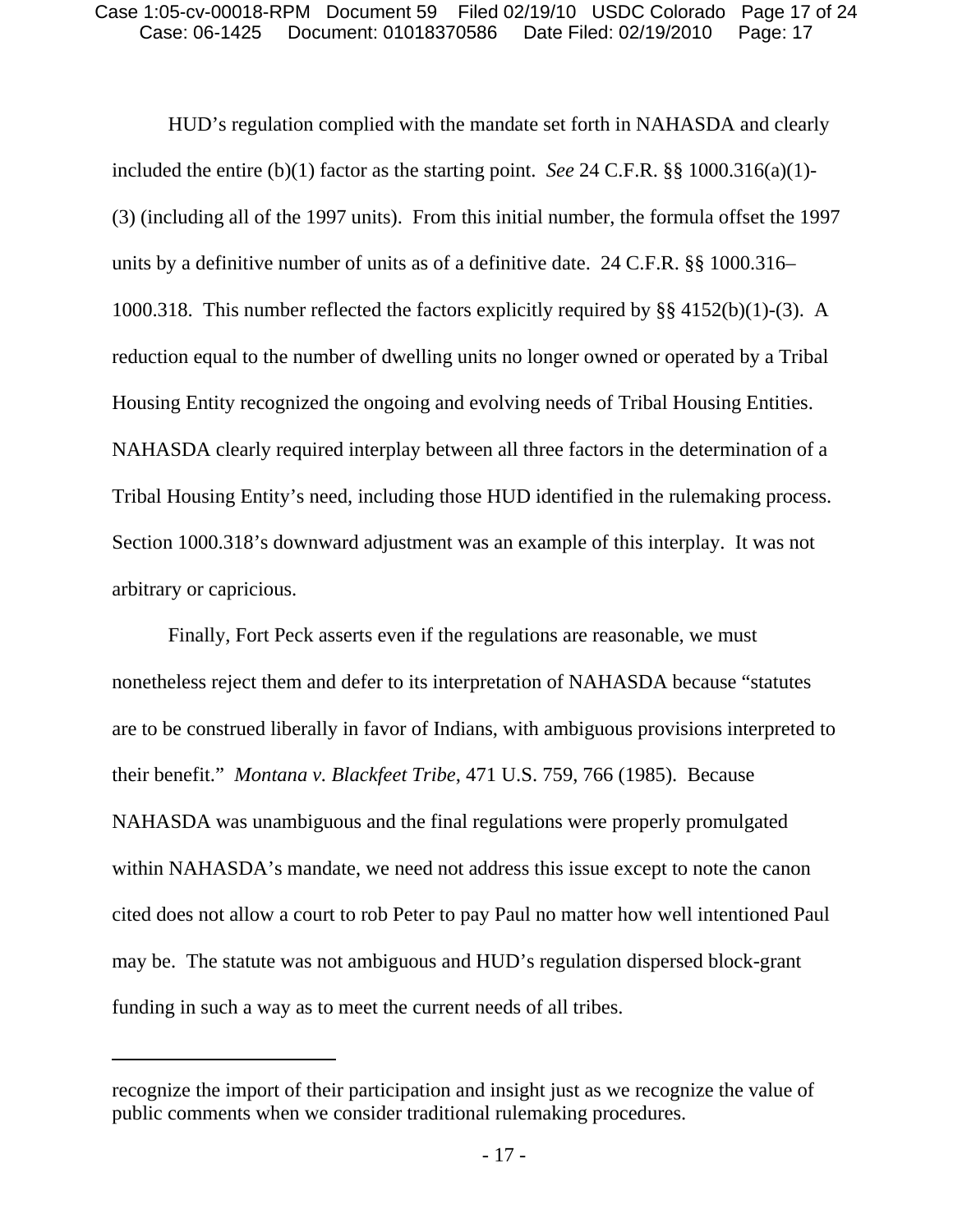We **DENY** the motion for leave to file a brief as amicus curiae submitted by other

Housing Entities as untimely, **REVERSE** the district court's invalidation of 24 C.F.R. §

1000.318, **REMAND** for action consistent with this Order and Judgment, and **DISMISS**

Fort Peck's cross-appeal.<sup>15</sup>

**Entered by the Court:** 

**Terrence L. O'Brien**  United States Circuit Judge

<sup>&</sup>lt;sup>15</sup> Because HUD's actions did not violate Congress's mandate, the issues raised in Fort Peck's cross-appeal are moot.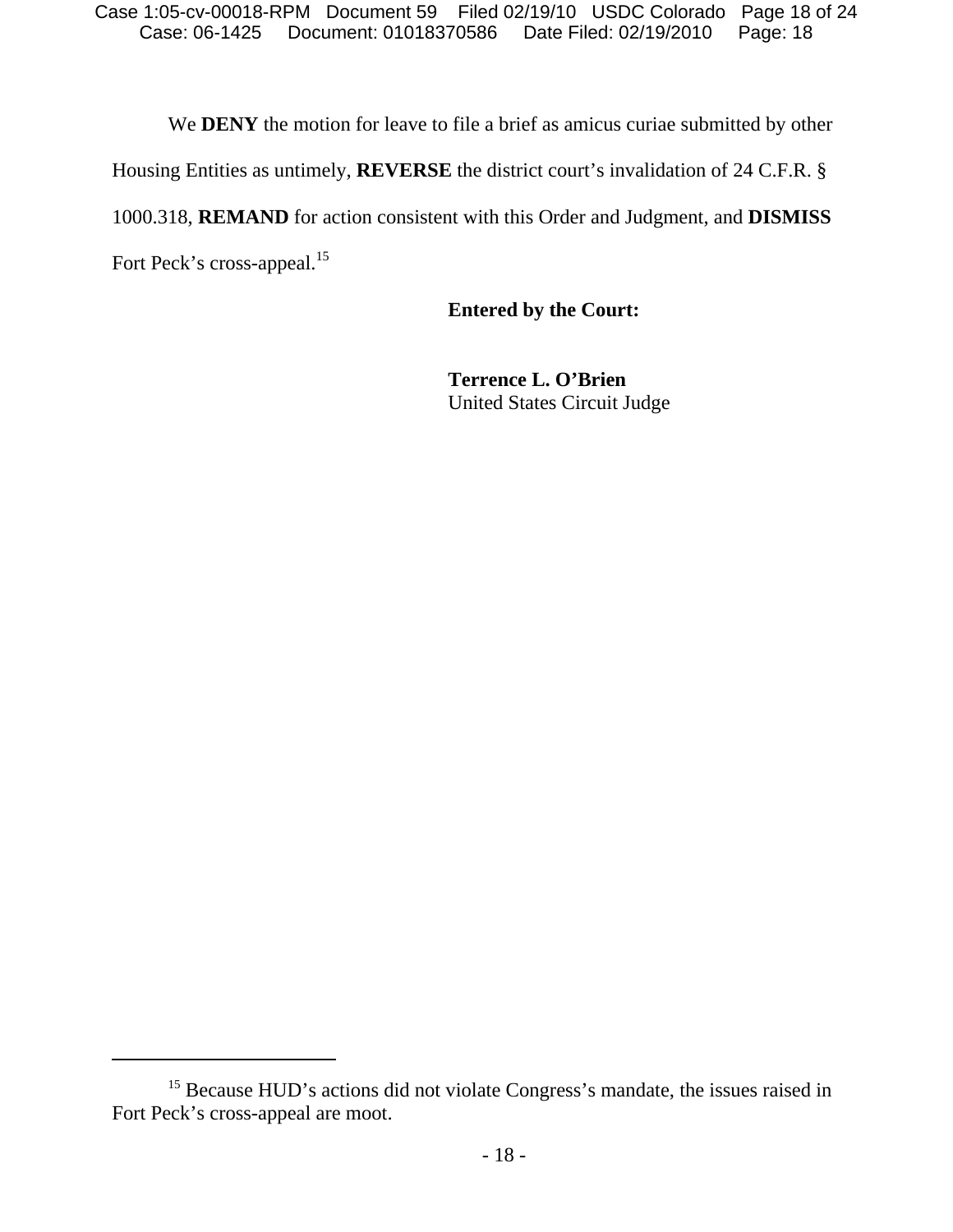Case: 06-1425 Document: 01018370586 Date Filed: 02/19/2010 Page: 19 Case 1:05-cv-00018-RPM Document 59 Filed 02/19/10 USDC Colorado Page 19 of 24

# APPENDIX A **25 U.S.C.A. §** 4152 PAGE 1

### $\triangleright$ **Effective: December 27, 2000**

United States Code Annotated Currentness Title 25. Indians **Example 23.** Native American Housing Assistance and Self-Determination (Refs & Annos) **§ 4152. Allocation formula**

(a) Establishment

The Secretary shall, by regulations issued not later than the expiration of the 12-month period beginning on October 26, 1996, in the manner provided under section 4116 of this title, establish a formula to provide for allocating amounts available for a fiscal year for block grants under this chapter among Indian tribes in accordance with the requirements of this section.

(b) Factors for determination of need

The formula shall be based on factors that reflect the need of the Indian tribes and the Indian areas of the tribes for assistance for affordable housing activities, including the following factors:

**(1)** The number of low-income housing dwelling units owned or operated at the time pursuant to a contract between an Indian housing authority for the tribe and the Secretary.

**(2)** The extent of poverty and economic distress and the number of Indian families within Indian areas of the tribe.

**(3)** Other objectively measurable conditions as the Secretary and the Indian tribes may specify.

(c) Other factors for consideration

In establishing the formula, the Secretary shall consider--

**(1)** the relative administrative capacities and other challenges faced by the recipient, including, but not limited to geographic distribution within the Indian area and technical capacity; and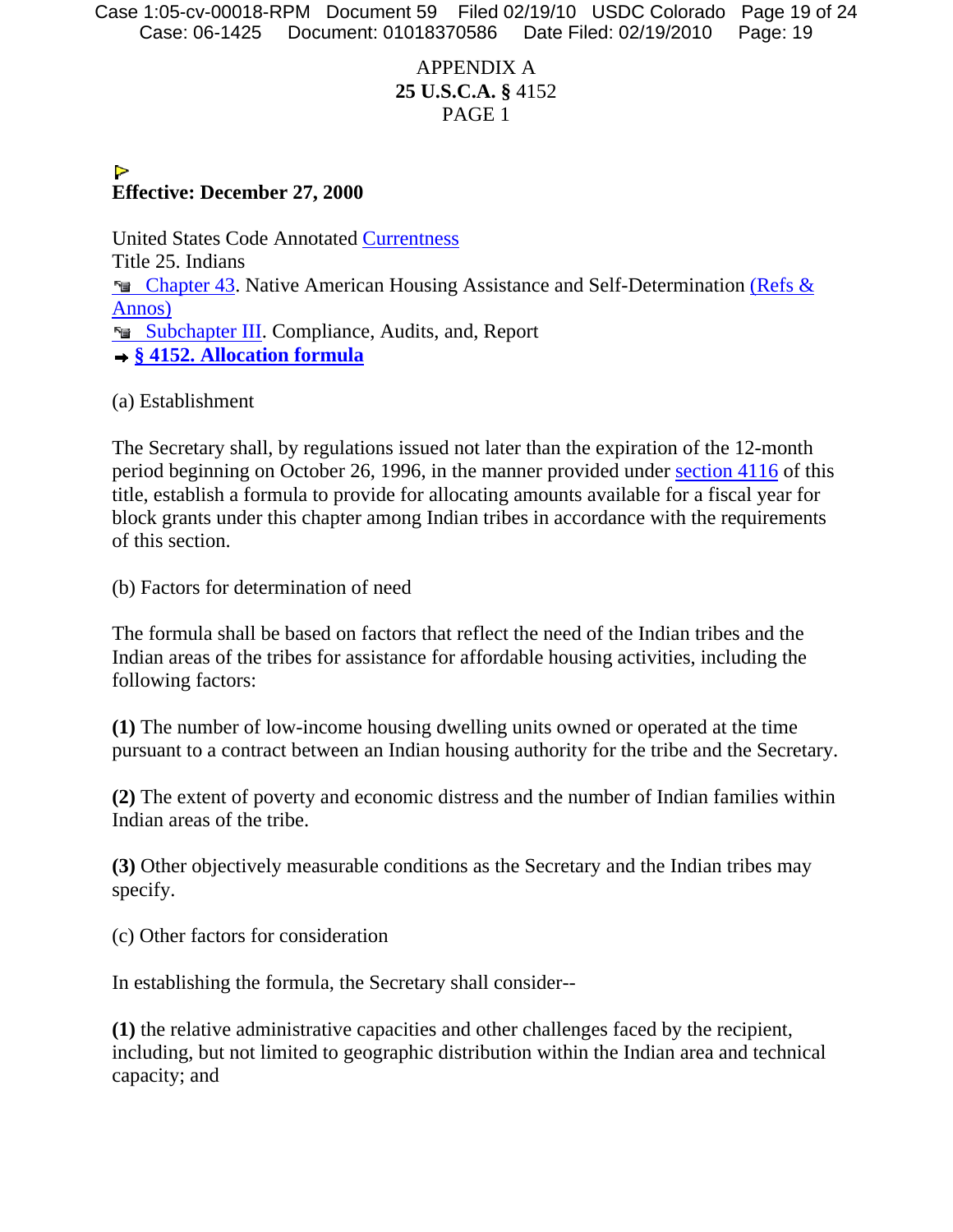# APPENDIX A **25 U.S.C.A. §** 4152 PAGE 2

**(2)** the extent to which terminations of assistance under subchapter V of this chapter will affect funding available to State recognized tribes.

(d) Funding for public housing operation and modernization

(1) Full funding

(A) In general

Except with respect to an Indian tribe described in subparagraph (B), the formula shall provide that, if, in any fiscal year, the total amount made available for assistance under this chapter is equal to or greater than the total amount made available for fiscal year 1996 for assistance for the operation and modernization of public housing developed or operated pursuant to a contract between the Secretary and an Indian housing authority pursuant to the United States Housing Act of 1937 [42 U.S.C.A. § 1437 et seq.], the amount provided for such fiscal year for each Indian tribe for which such operating or modernization assistance was provided for fiscal year 1996 shall not be less than the total amount of such operating and modernization assistance provided for fiscal year 1996 for such tribe.

## (B) Certain Indian tribes

With respect to fiscal year 2001 and each fiscal year thereafter, for any Indian tribe with an Indian housing authority that owns or operates fewer than 250 public housing units, the formula shall provide that if the amount provided for a fiscal year in which the total amount made available for assistance under this chapter is equal to or greater than the amount made available for fiscal year 1996 for assistance for the operation and modernization of the public housing referred to in subparagraph (A), then the amount provided to that Indian tribe as modernization assistance shall be equal to the average annual amount of funds provided to the Indian tribe (other than funds provided as emergency assistance) under the assistance program under section 14 of the United States Housing Act of 1937 (42 U.S.C. 1437*l*) for the period beginning with fiscal year 1992 and ending with fiscal year 1997.

## (2) Partial funding

The formula shall provide that, if, in any fiscal year, the total amount made available for assistance under this chapter is less than the total amount made available for fiscal year 1996 for assistance for the operation and modernization of public housing developed or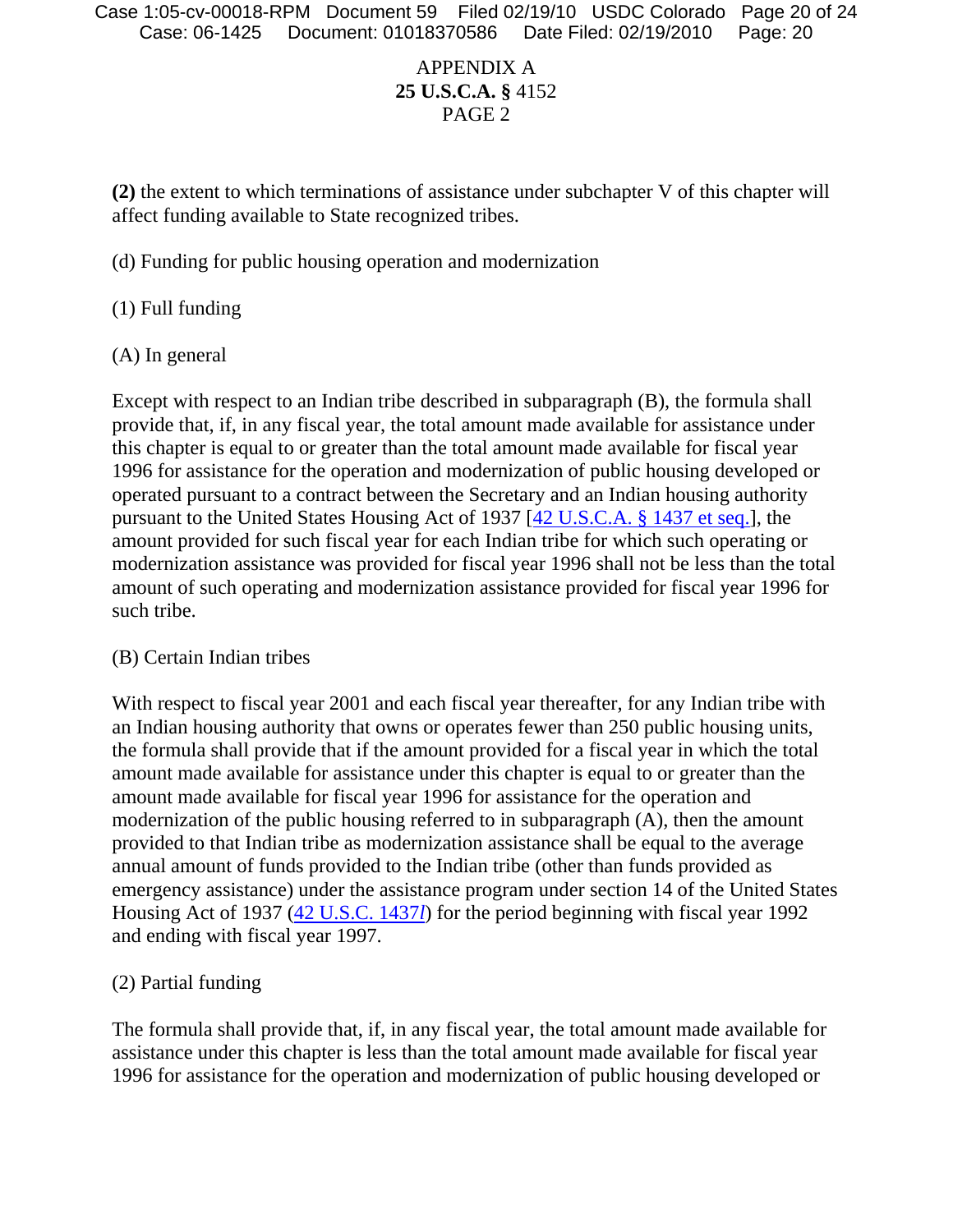Case: 06-1425 Document: 01018370586 Date Filed: 02/19/2010 Page: 21 Case 1:05-cv-00018-RPM Document 59 Filed 02/19/10 USDC Colorado Page 21 of 24

# APPENDIX A **25 U.S.C.A. §** 4152 PAGE 3

operated pursuant to a contract between the Secretary and an Indian housing authority pursuant to the United States Housing Act of 1937 [42 U.S.C.A. § 1437 et seq.], the amount provided for such fiscal year for each Indian tribe for which such operating or modernization assistance was provided for fiscal year 1996 shall not be less than the amount that bears the same ratio to the total amount available for assistance under this chapter for such fiscal year that the amount of operating and modernization assistance provided for the tribe for fiscal year 1996 bears to the total amount made available for fiscal year 1996 for assistance for the operation and modernization of such public housing.

(e) Effective date

This section shall take effect on October 26, 1996.

## CREDIT(S)

(Pub.L. 104-330, Title III, § 302, Oct. 26, 1996, 110 Stat. 4036; Pub.L. 106-568, Title X, § 1003(g), Dec. 27, 2000, 114 Stat. 2928; Pub.L. 106-569, Title V, § 503(f), Dec. 27, 2000, 114 Stat. 2964.)

## HISTORICAL AND STATUTORY NOTES

References in Text

This chapter, referred to in subsecs. (a) and (d), was in the original "this Act", meaning the Native American Housing Assistance and Self-Determination Act of 1996, Pub.L. 104-330, Oct. 26, 1996, 110 Stat. 4016, as amended, which is classified principally to this chapter. For complete classification of this Act to the Code, see Short Title note set out under section 4101 of this title and Tables.

Subchapter V of this chapter, referred to in subsec.  $(c)(2)$ , was in the original "title V", meaning Title V of Pub.L. 104-330, Oct. 26, 1996, 110 Stat. 4041, as amended, which is classified principally to subchapter V of this chapter; see Tables for complete classification.

The United States Housing Act of 1937, referred to in subsec. (d)(1)(A), is Act Sept. 1, 1937, c. 896, as revised generally by Pub.L. 93-383, Title II, § 201(a), Aug. 22, 1974, 88 Stat. 653, which is classified principally to chapter 8 (section 1437 et seq.) of Title 42. For complete classification of this Act to the Code, see Short Title note set out under section 1437 of Title 42 and Tables.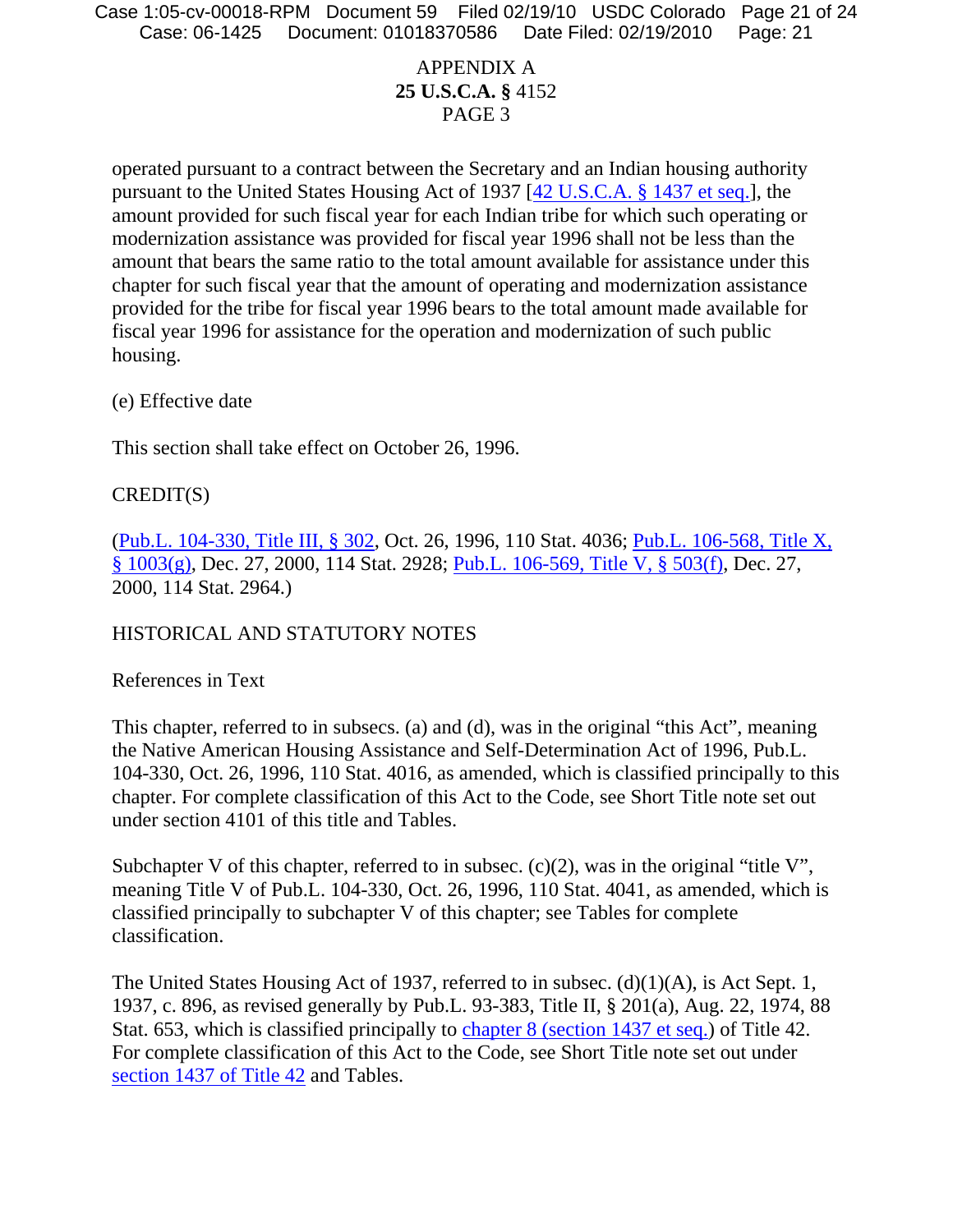## APPENDIX A **25 U.S.C.A. §** 4152 PAGE 4

"Section 14 of the United States Housing Act of 1937 (42 U.S.C. 1437*l*)", referred to in subsec. (d)(1)(B), was repealed by Pub.L. 105-276, Title V, § 522(a), Oct. 21, 1998, 112 Stat. 2564.

Codifications

Pub.L. 106-569 amended this section without any reference to prior identical amendment by Pub.L. 106-568. See 2000 Amendments notes under this section.

Amendments

2000 Amendments. Subsec. (d)(1)(A). Pub.L. 106-569,  $\S$  503(f)(1), designated existing provisions as subpar. (A), added a heading thereto, and as so designated, substituted "Except with respect to an Indian tribe described in subparagraph (B), the formula" for "The formula".

Pub.L. 106-568, § 1003(g)(1), designated existing provisions as subpar. (A), added a heading thereto, and as so designated, substituted "Except with respect to an Indian tribe described in subparagraph (B), the formula" for "The formula". See Codifications note set out under this section.

Subsec. (d)(1)(B). Pub.L. 106-569, § 503(f)(2), added subpar. (B).

Pub.L. 106-569, § 1003(g)(2), added subpar. (B). See Codifications note set out under this section.

### LIBRARY REFERENCES

American Digest System

Indians  $\epsilon = 9$ . Key Number System Topic No.209.

25 U.S.C.A. § 4152, 25 USCA § 4152

Current through P.L. 110-316 (excluding P.L. 110-234, 110-246, 110-289, 110-314, and 110-315) approved 8-14-08

Copr. (C) 2008 Thomson Reuters/West. No Claim to Orig. U.S. Govt. Works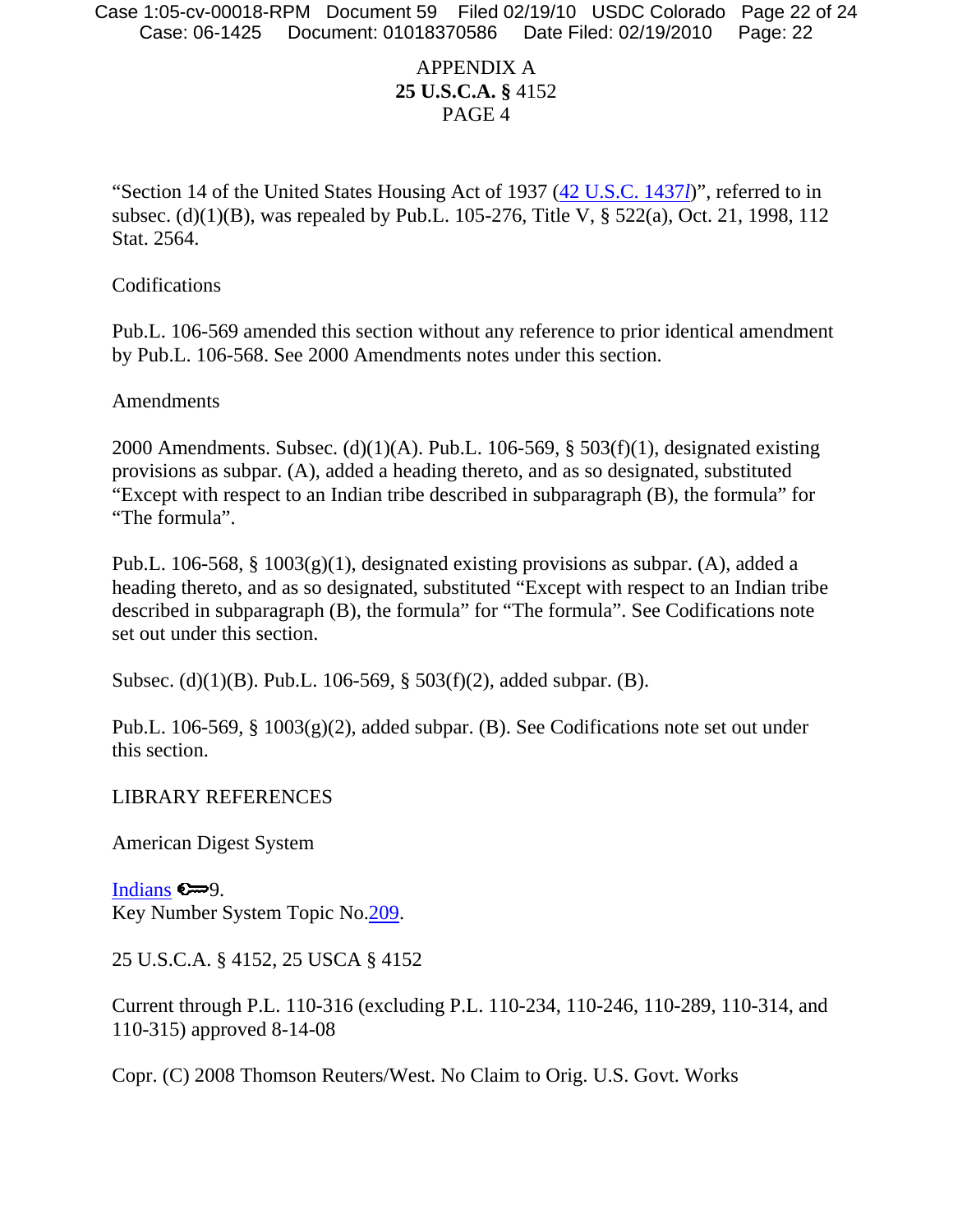Case: 06-1425 Document: 01018370588 Date Filed: 02/19/2010 Page: 1 Case 1:05-cv-00018-RPM Document 59 Filed 02/19/10 USDC Colorado Page 23 of 24

## **UNITED STATES COURT OF APPEALS FOR THE TENTH CIRCUIT OFFICE OF THE CLERK**

Byron White United States Courthouse 1823 Stout Street Denver, Colorado 80257 (303) 844-3157

Elisabeth A. Shumaker Clerk of Court

February 19, 2010

Douglas E. Cressler Chief Deputy Clerk

Ms. Barbara C. Biddle U.S. Department of Justice 950 Pennsylvania Ave N.W. Washington, DC 20530

Mr. Troy A. Eid Mr. Kevin T. Traskos Office of the United States Attorney District of Colorado 1225 17th Street, Suite 700 Denver, CO 80202

Mr. Peter D. Keisler Office of the Attorney General 950 Pennsylvania Avenue, N.W. #5137 Washington, DC 20530-0001

Mr. Jonathan H. Levy U.S. Department of Justice Civil Division, Appellate Staff 601 D. St., NW Room 9541 7231 Washington, DC 20530-0001

Mr. John Fredericks III Fredericks Peebles & Morgan LLP 1900 Plaza Drive Louisville, CO 80027-0000

Mr. David V. Heisterkamp II Ms. Amber L. Hunter Wagenlander & Heisterkamp, LLC 1700 Broadway, #1202 Denver, CO 80290